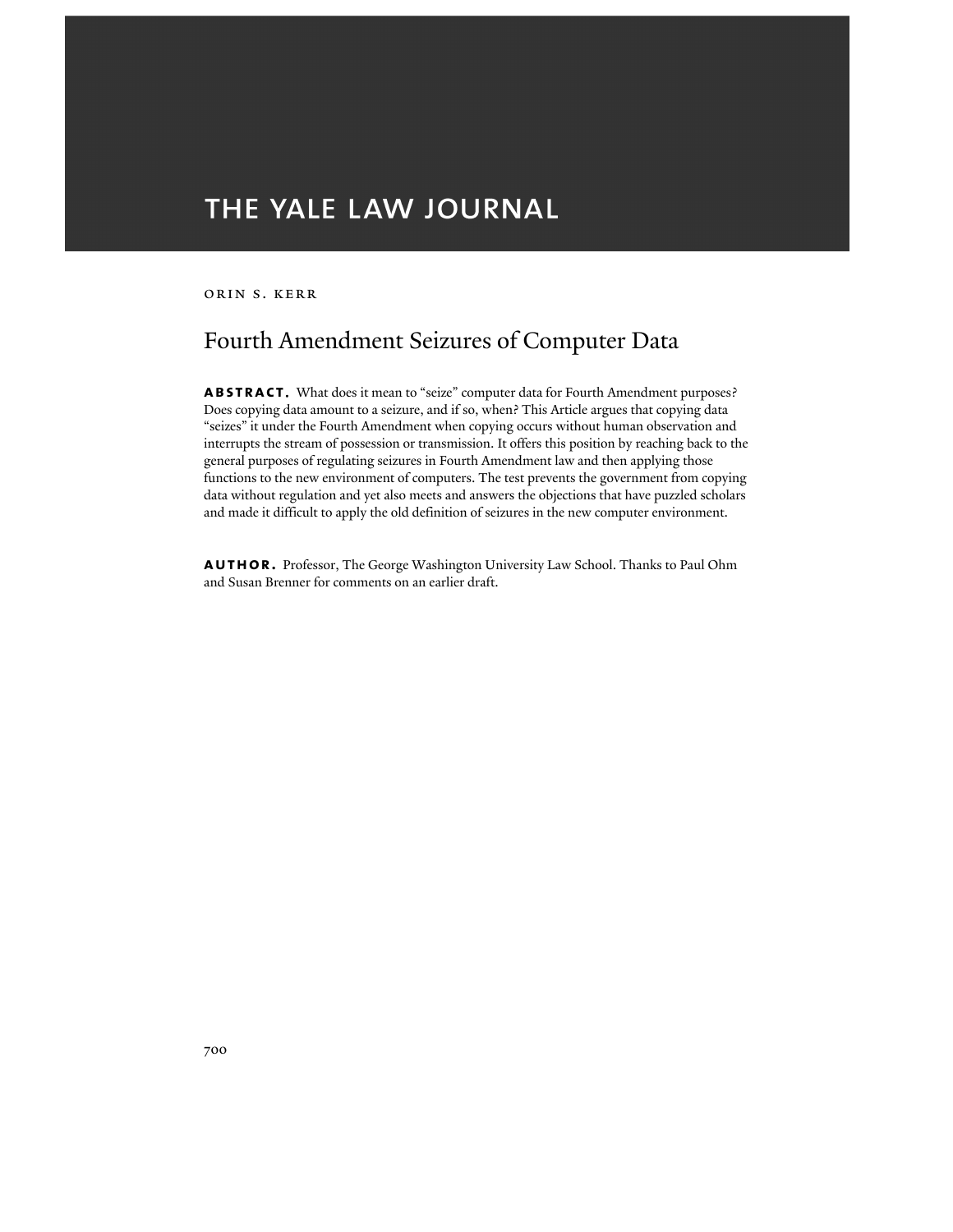

# **article contents**

| <b>INTRODUCTION</b>                                      |                                                                             | 702 |
|----------------------------------------------------------|-----------------------------------------------------------------------------|-----|
| Ι.                                                       | THE SEIZURE PUZZLE                                                          | 704 |
|                                                          | A. Introduction to the Seizure Puzzle                                       | 705 |
|                                                          | B. Precedents on Copying as a Seizure                                       | 706 |
|                                                          | <b>II. SOLVING THE SEIZURE PUZZLE</b>                                       | 709 |
|                                                          | A. The Power To Seize as the Power To Freeze                                | 710 |
|                                                          | B. Copying as Freezing                                                      | 711 |
| III. THE LIMITATION OF COPYING WITHOUT HUMAN OBSERVATION |                                                                             | 714 |
|                                                          | A. Copying as Freezing Versus Copying as an Aid to Memory                   | 715 |
|                                                          | B. Copying as an Aid to Memory in Hicks and Aseltine, and the Close Case of |     |
|                                                          | Jefferson                                                                   | 716 |
|                                                          | C. Alternative Ways of Distinguishing Hicks and Aseltine                    | 718 |
|                                                          | IV. THE LIMITATION OF INTERRUPTING THE COURSE OF POSSESSION                 |     |
|                                                          | A. Seizures and the Stream of Transmission                                  | 721 |
|                                                          | B. Precedents from Postal Letters and Packages                              | 722 |
|                                                          | C. Applying Course-of-Transmission Principles to Computers                  | 723 |
|                                                          | CONCLUSION                                                                  |     |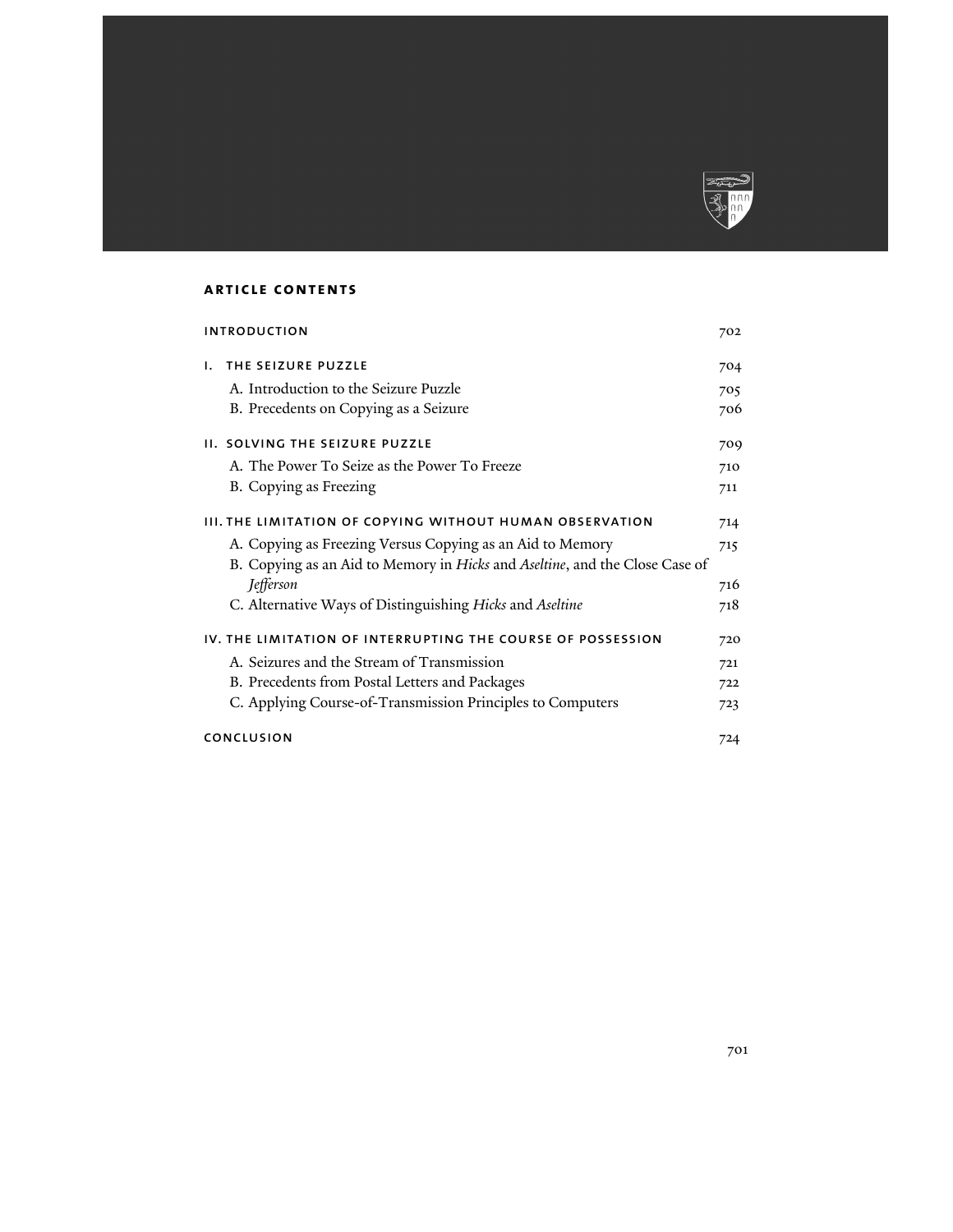## **introduction**

Imagine the police take away a suspect's computer, make a digital copy of its contents, and then give the computer back to the suspect. The police do not open the copy, but they keep it in their custody in case they need to access it later. Does the combined act of copying the files and retaining the copy trigger the Fourth Amendment?

Next imagine that FBI agents believe a particular person is using the Internet to commit a crime. Agents install a surveillance tool at the target's Internet service provider (ISP), and the tool generates copies of all of the target's incoming and outgoing email. The email is copied to a file, but no human being actually looks at the file. Instead, the agents keep the file in case they develop probable cause to look through it for evidence. Again, does the Fourth Amendment allow it?

The answer to both scenarios depends on whether copying computer files without looking at them constitutes a Fourth Amendment "seizure."<sup>1</sup> If copying a computer file amounts to a seizure, then the government cannot make and retain a copy absent special circumstances. On the other hand, if copying is not a seizure, then the government can make and retain the copy without restriction. The Fourth Amendment will limit looking through the copy because that is a Fourth Amendment "search."<sup>2</sup> But what if the government wants to make a copy and hold it? Does that constitute a "seizure"?

The answer is tremendously important, as it determines the legal framework that governs almost every digital evidence investigation. Computer search and seizure inverts the usual pattern of criminal investigations. When searching for traditional physical evidence, the police first search for property and then seize it. Computer technologies often require investigators to obtain a copy first and then search it later.<sup>3</sup> Nearly every case begins with copying data that will later be searched, and government investigators often will prefer to copy more rather than less if the Fourth Amendment allows it.

**<sup>1.</sup>** The Fourth Amendment states: "The right of the people to be secure in their persons, houses, papers, and effects, against unreasonable searches and seizures, shall not be violated, and no Warrants shall issue, but upon probable cause, supported by Oath or affirmation, and particularly describing the place to be searched, and the persons or things to be seized." U.S. CONST. amend. IV.

**<sup>2.</sup>** *See, e.g.*, United States v. David, 756 F. Supp. 1385, 1390 (D. Nev. 1991).

**<sup>3.</sup>** *See, e.g.*, United States v. Hill, 459 F.3d 966, 973-75 (9th Cir. 2006) (noting the technological reasons why the computer forensic process often does not permit an on-site search).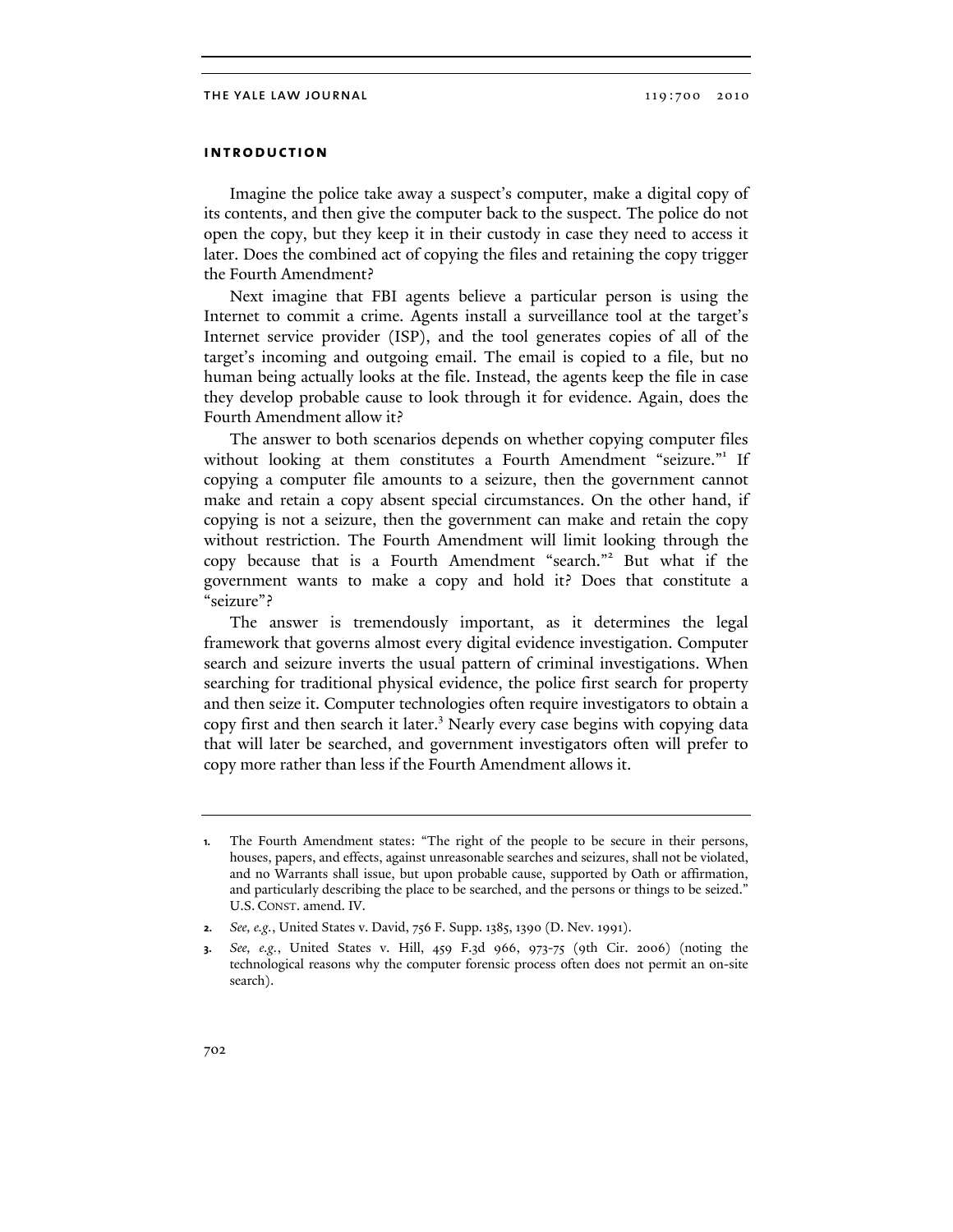The question is also doctrinally uncertain. The Supreme Court has said that a seizure of property occurs when government action meaningfully interferes with an individual's possessory interests in that property.4 This could be interpreted in two different ways. On one hand, perhaps copying does not interfere with a possessory interest because that interest is limited to hardware and the copy of the data it stores. On the other hand, perhaps copying interferes with a possessory interest because a possessory interest extends to both the original *and any copies made from it*. The test itself does not suggest an answer. To make matters more complicated, precedents from earlier technologies such as physical copying, photographic copying, and wiretapping are decidedly mixed.<sup>5</sup> The Supreme Court's decisions that touch on the question are rather hard to decipher. The Court held in one case that copying a number does not seize anything, while it strongly suggested in another case that copying data does seize it.<sup>6</sup> Whether and when copying amounts to a seizure remains an unsolved puzzle.

This Article attempts to solve the puzzle by offering a test for when copying data constitutes a Fourth Amendment seizure. It argues that copying data "seizes" it under the Fourth Amendment when copying occurs without human observation and interrupts the course of the data's possession or transmission. It arrives at this definition by reaching back to the general purposes of regulating seizures in Fourth Amendment law and then applying those functions to the new environment of computers. The test it offers prevents the government from copying data without regulation, and yet also answers the objections that have puzzled scholars and made it difficult to apply the old definition of seizures in the new environment.

Under my approach, copying is neither *never* nor *always* a seizure. Whether copying amounts to a seizure depends both on whether it is pre-observation or post-observation and on whether it interrupts the intended transmission or use of the data. Past technologies have not raised the need for these distinctions, as copying has always been post-observation: a person has needed to see data in order to copy it. Computers permit machine copying without human observation, which requires a more nuanced understanding of when copying constitutes a seizure. The new approach reconciles the case law from prior technologies and then suggests a workable definition that sensibly translates

**<sup>4.</sup>** United States v. Jacobsen, 466 U.S. 109, 113 (1984).

**<sup>5.</sup>** *See infra* Section I.B.

**<sup>6.</sup>** *Compare* Arizona v. Hicks, 480 U.S. 321, 324 (1987) (holding that copying is not a seizure), *with* Berger v. New York, 388 U.S. 41, 54-55 (1967) (suggesting that electronic wiretapping is a "search and seizure").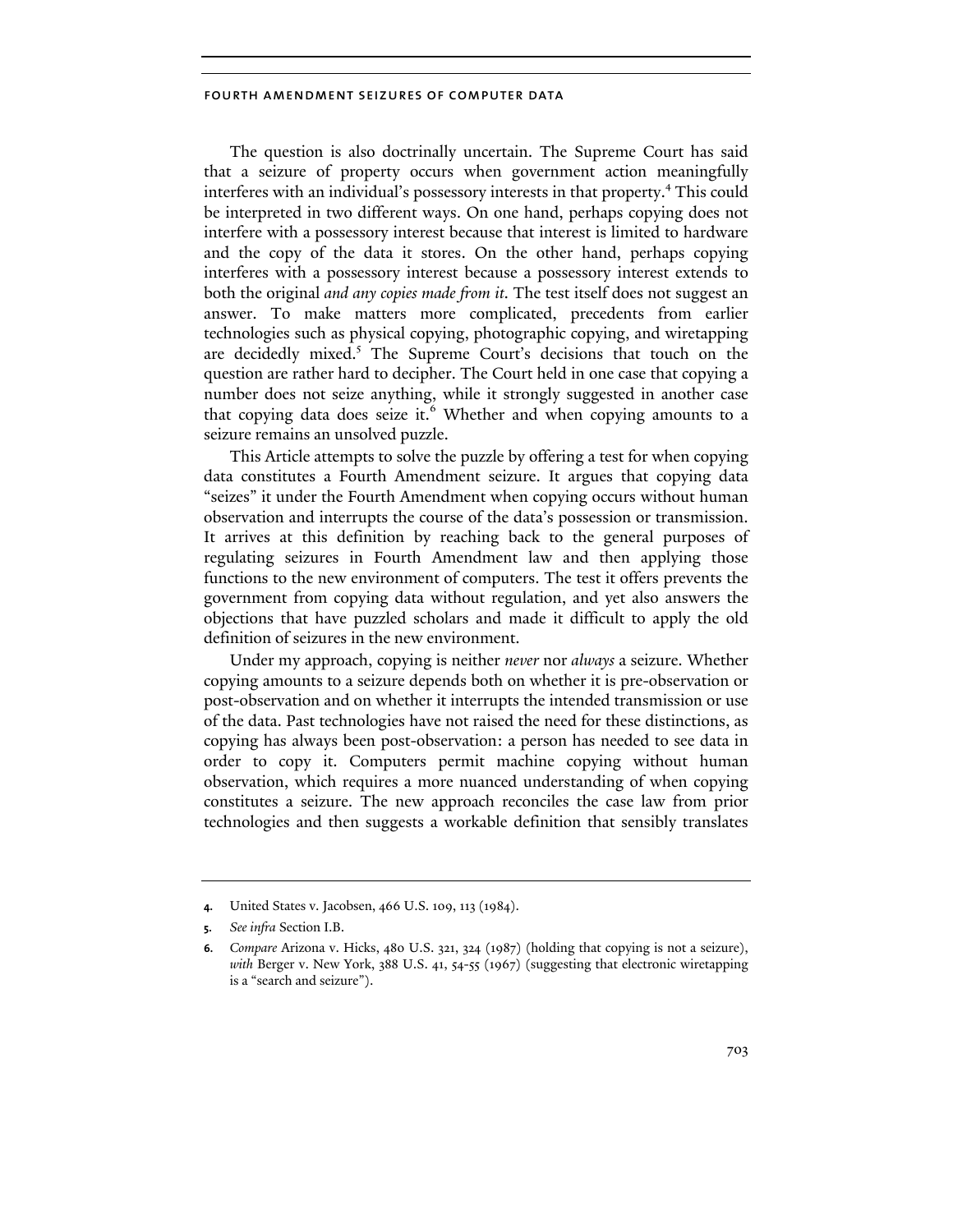the traditional physical concept of Fourth Amendment seizures to a digital environment.<sup>7</sup>

Finally, this Article acknowledges a change in my own thinking. A few years ago, I argued that mere copying should not be considered a Fourth Amendment seizure.<sup>8</sup> I acknowledged that copying ordinarily will be regulated by the Fourth Amendment. To my mind, however, copying was at most regulated by the restrictions on searches rather than seizures, and those restrictions were limited to copying that interfered with the operation of the machine from which the copy was made. I have now concluded that my prior approach was wrong. My earlier approach did not recognize the importance of access to data in the regulation of government evidence collection. Further, my earlier approach did not appreciate that a middle ground was possible to avoid some of the overbroad results that seem to follow from labeling copying a seizure. This Article identifies the new middle ground and explains why I now reject my earlier view.

The Article contains four Parts. Part I introduces the difficult question of whether copying data seizes it. Part II presents the basic argument for why copying should be considered a seizure. Parts III and IV introduce two key limitations. Part III limits seizures to copying without human observation, and Part IV limits seizures to copying outside the course of delivery or possession.

## **i. the seizure puzzle**

Criminal investigators often obtain copies of computer files without first looking through them. Because computers can store a remarkable amount of information, sifting through the data can be very time-consuming. Faced with this reality, investigators often prefer to copy first and search later.<sup>9</sup> The digital copies remain on a government computer awaiting viewing and analysis. Whether that copying and storage amounts to a Fourth Amendment seizure

**<sup>7.</sup>** This Article deals only with the threshold question of when copying amounts to a seizure. The Fourth Amendment does not prohibit all seizures; it prohibits only those seizures that are constitutionally unreasonable. The next project for courts and commentators will be to determine when a seizure is lawful, and in particular when a warrantless seizure is lawful.

**<sup>8.</sup>** Orin S. Kerr, *Searches and Seizures in a Digital World*, 119 HARV. L. REV. 531, 557-62 (2005).

**<sup>9.</sup>** *See* COMPUTER CRIME & INTELLECTUAL PROP. SECTION, U.S. DEP'T OF JUSTICE, SEARCHING AND SEIZING COMPUTERS AND OBTAINING ELECTRONIC EVIDENCE IN CRIMINAL INVESTIGATIONS 77-78 (3d ed. 2009) ("Because examining a computer for evidence of crime is so time consuming, it will be infeasible in almost every case to do an on-site search of a computer or other storage media for evidence of crime. . . . In many cases, rather than seize an entire computer for off-site review, agents can instead create a digital copy of the hard drive that is identical to the original in every relevant respect.").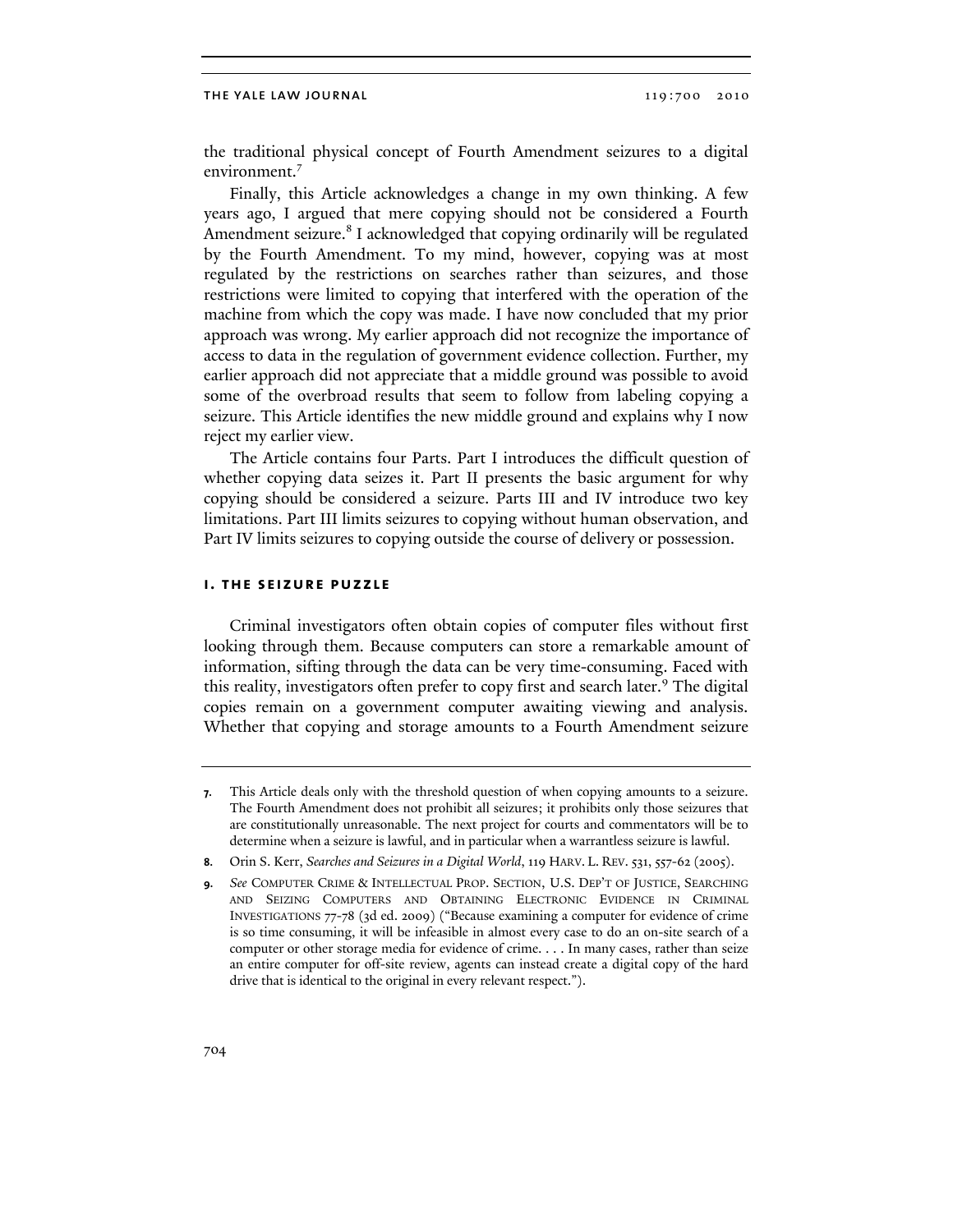remains unclear. This Part explains why the answer is unclear, setting up the puzzle that the rest of the Article will attempt to solve.

## *A. Introduction to the Seizure Puzzle*

The Fourth Amendment rules for collecting physical evidence are well established. The Fourth Amendment prohibits unreasonable searches and seizures.<sup>10</sup> When the government invades a private space, violating a reasonable expectation of privacy, that invasion constitutes a search.<sup>11</sup> When the government then spots evidence or contraband and takes it away for use at trial, that physical taking of the evidence amounts to a seizure.<sup>12</sup> As the Supreme Court has explained, a seizure of property occurs when the government meaningfully interferes with a person's possessory interest in property.13 The definition of a seizure is easy to apply to physical property. Physical property is possessed when a person has knowledge and control over it.14 As a result, a seizure of physical property occurs when the government takes control of the property and denies control to others.

But how should this apply to computer data? If computer hardware stores data, and the government takes the hardware away, then surely the data it contains is seized along with the hardware.<sup>15</sup> But what if the government copies the data onto its own storage device and leaves the original copy undisturbed? At that point courts face a difficult choice. If the possessory interest that the Fourth Amendment protects refers only to the original, then the government's creation of a copy does not interfere with the owner's possessory interest and does not amount to a seizure. On the other hand, if the possessory interest that the Fourth Amendment protects refers to the data itself—the original, or any copy made from it—then the copying does interfere with the possessory interest and is a seizure. The question is this: does the possessory interest refer to control of the original data, or does it refer to control of the data itself, including any copies?

**12.** United States v. Jacobsen, 466 U.S. 109, 120 (1984).

**<sup>10.</sup>** U.S. CONST. amend. IV.

**<sup>11.</sup>** *See* Smith v. Maryland, 442 U.S. 735, 739-40 (1979) (citing Katz v. United States, 389 U.S. 347, 361 (1967) (Harlan, J., concurring)).

**<sup>13.</sup>** *Id.* at 113.

**<sup>14.</sup>** *See, e.g.*, Maryland v. Pringle, 540 U.S. 366, 369-72 (2003) (discussing Maryland narcotics law); United States v. Iafelice, 978 F.2d 92, 96 (3d Cir. 1992) (discussing federal narcotics law).

**<sup>15.</sup>** *Cf.* Brendlin v. California, 127 S. Ct. 2400, 2406 (2007) ("[D]uring a traffic stop an officer seizes everyone in the vehicle, not just the driver.").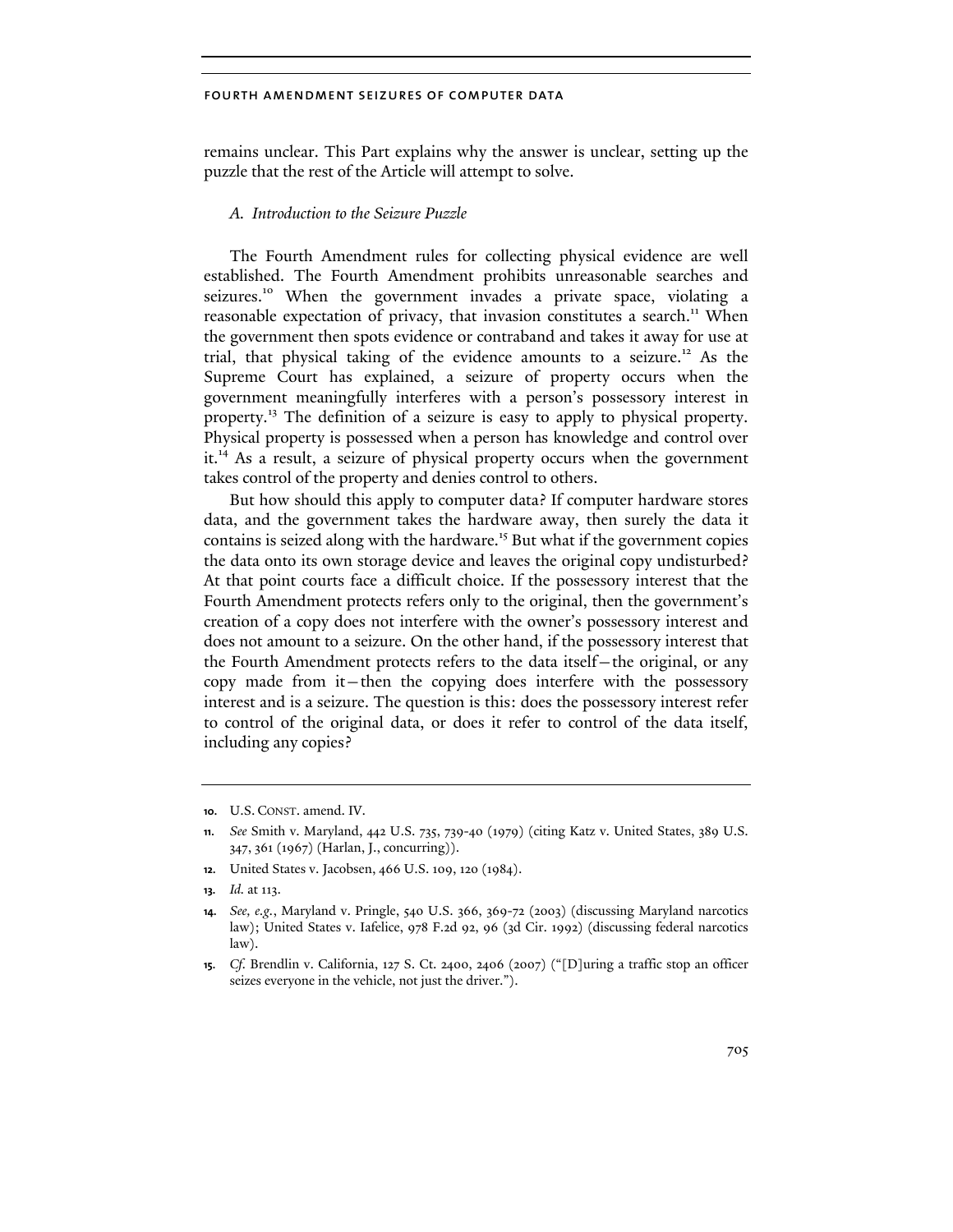## *B. Precedents on Copying as a Seizure*

Existing precedents are divided on whether copying information constitutes a Fourth Amendment seizure. Some decisions hold or strongly suggest that copying is not a Fourth Amendment seizure, while others hold or strongly suggest that it is. The leading case for the view that copying does not constitute a seizure is *Arizona v. Hicks*. 16 In *Hicks*, a police officer searching an apartment under exigent circumstances saw an expensive stereo in an otherwise squalid apartment. He suspected that the stereo was stolen, so he lifted up the stereo, observed the serial number, and wrote the number down. The officer later used the number to confirm a match between the stereo he saw and equipment that had been reported stolen. The Supreme Court held that copying the serial number did not seize anything. "[T]he mere recording of the serial numbers did not constitute a seizure," the Court held, as "it did not 'meaningfully interfere' with respondent's possessory interest in either the serial numbers or the equipment."<sup>17</sup>

The Sixth Circuit followed *Hicks* in a case involving photography, *Bills v. Aseltine*. 18 In *Aseltine*, the police executed a warrant to search a home for stolen mechanical equipment. The officers took photographs inside the home of items beyond the scope of the warrant, including guns in a gun rack, a marijuana plant, and additional stolen property. The homeowner later sued, claiming that the government had seized items beyond the scope of the warrant by taking the photographs. The Sixth Circuit rejected the argument based on *Hicks*. According to the court, photographing the item in plain view was not a seizure: "the recording of visual images of a scene by means of photography does not amount to a seizure because it does not 'meaningfully interfere' with any possessory interest."<sup>19</sup>

Two district courts have applied this rationale to conclude that copying computer files does not seize them. In *United States v. Gorshkov*,<sup>20</sup> FBI agents downloaded a file stored on a remote server and held the copy of the file until a warrant was obtained. The district judge ruled that copying the file did not seize it because it "remained intact and unaltered," "accessible to Defendant and any co-conspirators or partners with whom he had shared access." As a result, the copying "had absolutely no impact on [the defendant's] possessory

- **19.** *Id*. at 707 (quoting *Hicks*, 480 U.S. at 324).
- **20.** No. CR00-550C, 2001 WL 1024026 (W.D. Wash. May 23, 2001).

**<sup>16.</sup>** 480 U.S. 321 (1987).

**<sup>17.</sup>** *Id*. at 324.

**<sup>18.</sup>** 958 F.2d 697 (6th Cir. 1992).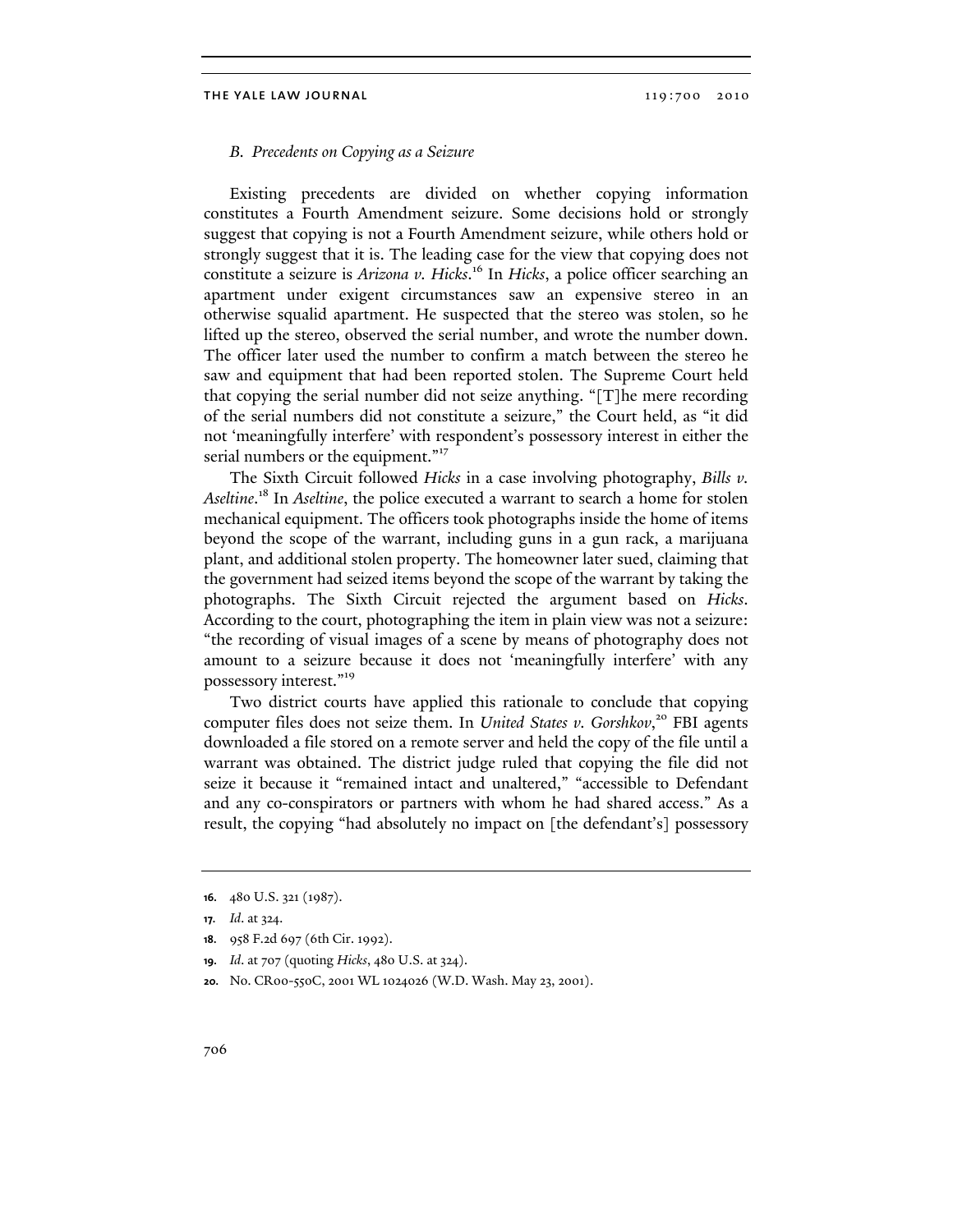rights."21 Another district court suggested a similar result in a case on whether the Fourth Amendment requires notice, and to whom, when the government obtains a search warrant to collect the contents of an email account.<sup>22</sup> The judge noted that Rule 41 of the Federal Rules of Criminal Procedure provides for notice when property is seized, but then concluded that copying the contents of the account did not seize anything.<sup>23</sup> No property was "actually taken or seized as that term is used in the Fourth Amendment context," the court reasoned, "due to the nature of electronic information, which can be accessed from multiple locations, by multiple people, simultaneously."<sup>24</sup> The absence of a seizure meant that no notice was required.<sup>25</sup>

Other decisions have applied a very different approach. In *United States v.*  Jefferson,<sup>26</sup> the FBI obtained a warrant to search a Congressman's home for evidence of fraud and bribery offenses. The agents located and removed paper documents described in the the warrant, but they also took high-resolution photographs of thirteen additional documents that were arguably beyond the warrant's scope.<sup>27</sup> When review of the photographs revealed criminal activity and the government sought to use them at trial, the district court ruled that photographing the additional documents had seized them.<sup>28</sup> According to the court, "the Fourth Amendment privacy interest extends not just to the paper on which the information is written or the disc on which it is recorded but also to the information on the paper or disc itself."<sup>29</sup> Taking photographs or writing down notes of what the officers saw interfered with the owner's "sole possession of the information contained in those documents" and was, therefore, a Fourth Amendment seizure.<sup>30</sup>

Although *Jefferson* is only a district court case, the Supreme Court has handed down several decisions that hint at a similar approach. In *Berger v. New*  York,<sup>31</sup> the Supreme Court struck down a wiretapping statute on the grounds

- **23.** *Id.* at \*10.
- **24.** *Id.*
- **25.** *Id.*
- **26.** 571 F. Supp. 2d 696 (E.D. Va. 2008).
- **27.** *Id*. at 699-700.
- **28.** *Id*. at 704.
- **29.** *Id.* at 702.
- **30.** *Id.* at 703-04.
- **31.** 388 U.S. 41 (1967).

**<sup>21.</sup>** *Id.* at  $*$ 3.

**<sup>22.</sup>** In the Matter of the Application of the United States of America for a Search Warrant for Contents of Electronic Mail, \_\_ F. Supp. 2d \_\_, 2009 WL 3416240 (D. Or. June 23, 2009).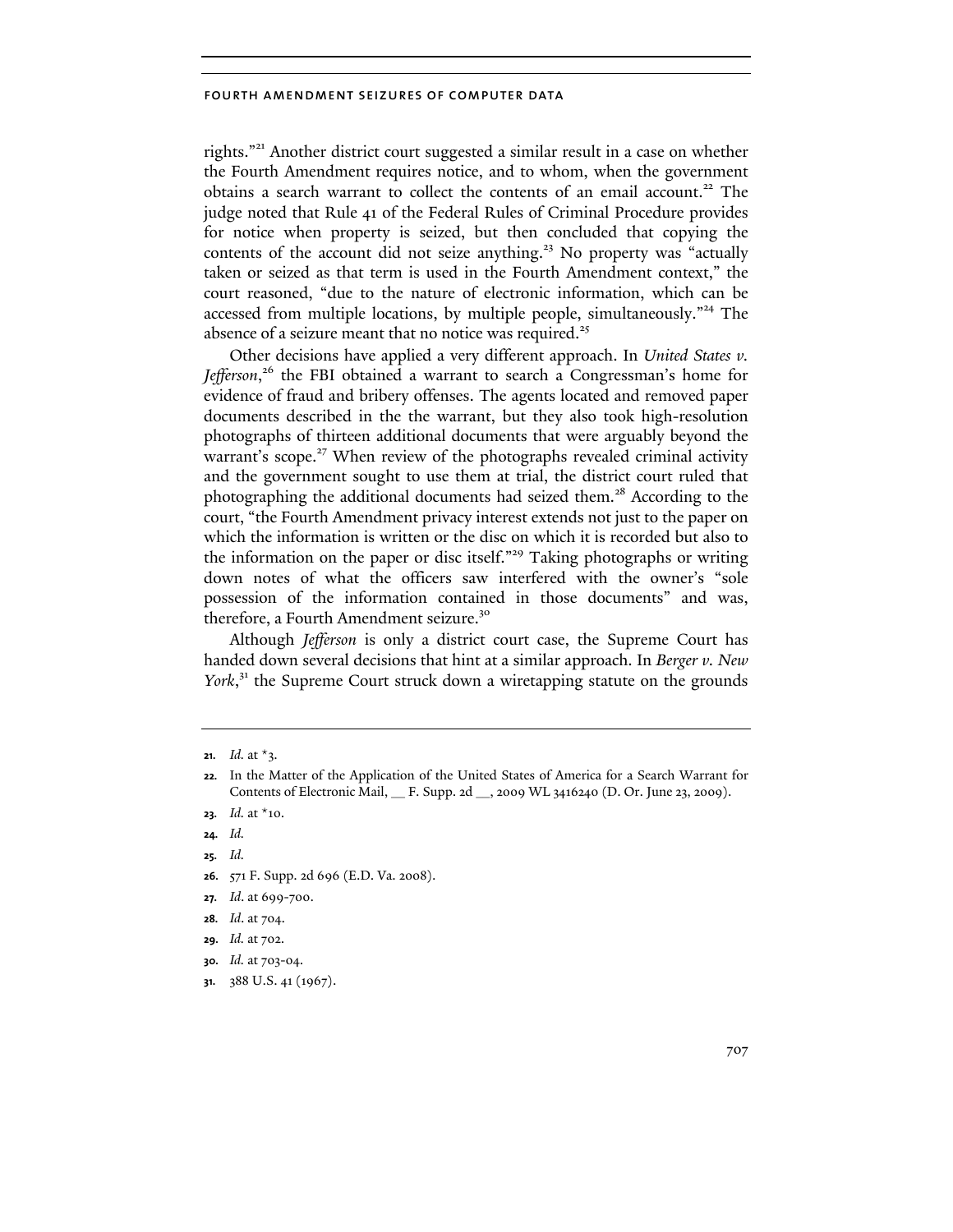### THE YALE LAW JOURNAL 2010 2010 2010

that the statute did not provide sufficient constitutional protection. The majority opinion in *Berger* repeatedly referred to the act of wiretapping as a "search and seizure."32 The Court used the same phrase in *Katz v. United*  States,<sup>33</sup> a case on the constitutionality of bugging. Agents had placed a microphone on a public telephone and recorded one end of a suspect's conversation without a warrant. Although the Court's holding that this violated the Fourth Amendment has been understood to concern the search power, the Court repeatedly referred to the agents' conduct as a "search and seizure."34 The conjunctive phrase in both *Berger* and *Katz* suggests that recording the surveillance was understood as a seizure.

The case law on Rule 41 of the Federal Rules of Criminal Procedure also suggests that copying information constitutes a seizure. Rule 41 governs search warrants, and it authorizes federal courts to issue warrants to "search for and seize" evidence.<sup>35</sup> In *United States v. New York Telephone Co.*,<sup>36</sup> the Supreme Court held that this power allowed the government to install a surveillance device that copied each number dialed from an outgoing telephone. According to the Court, the power to "'search for and seize'" evidence "encompass[ed] a 'search' designed to ascertain the use which is being made of a telephone suspected of being employed as a means of facilitating a criminal venture and the 'seizure' of evidence which the 'search' of the telephone produces."<sup>37</sup> Although not a model of clarity, *New York Telephone*, together with *Berger* and *Katz*, suggests that the recording of information "seizes" it.

Lower courts applying the Fourth Amendment to copied computer data have often echoed this approach by simply assuming that copying data seizes it. For example, in a recent en banc decision by the Ninth Circuit, *United States v. Comprehensive Drug Testing, Inc.*, 38 the court affirmed an order to return seized property consisting of a computer file copied from a third party's server

**35.** FED. R. CRIM. P. 41(b)(1).

**36.** 434 U.S. 159 (1977).

- **37.** *Id*. at 169 (quoting FED. R. CRIM P. 41(b)).
- **38.** 579 F.3d 989 (9th Cir. 2009).

**<sup>32.</sup>** *See, e.g.*, *id*. at 54, 55, 57.

**<sup>33.</sup>** 389 U.S. 347 (1967).

**<sup>34.</sup>** *Id.* at 353-54 ("The Government's activities in electronically listening to and recording the petitioner's words violated the privacy upon which he justifiably relied while using the telephone booth and thus constituted a '*search and seizure*' within the meaning of the Fourth Amendment. The fact that the electronic device employed to achieve that end did not happen to penetrate the wall of the booth can have no constitutional significance. The question remaining for decision, then, is whether the *search and seizure* conducted in this case complied with constitutional standards." (emphasis added)).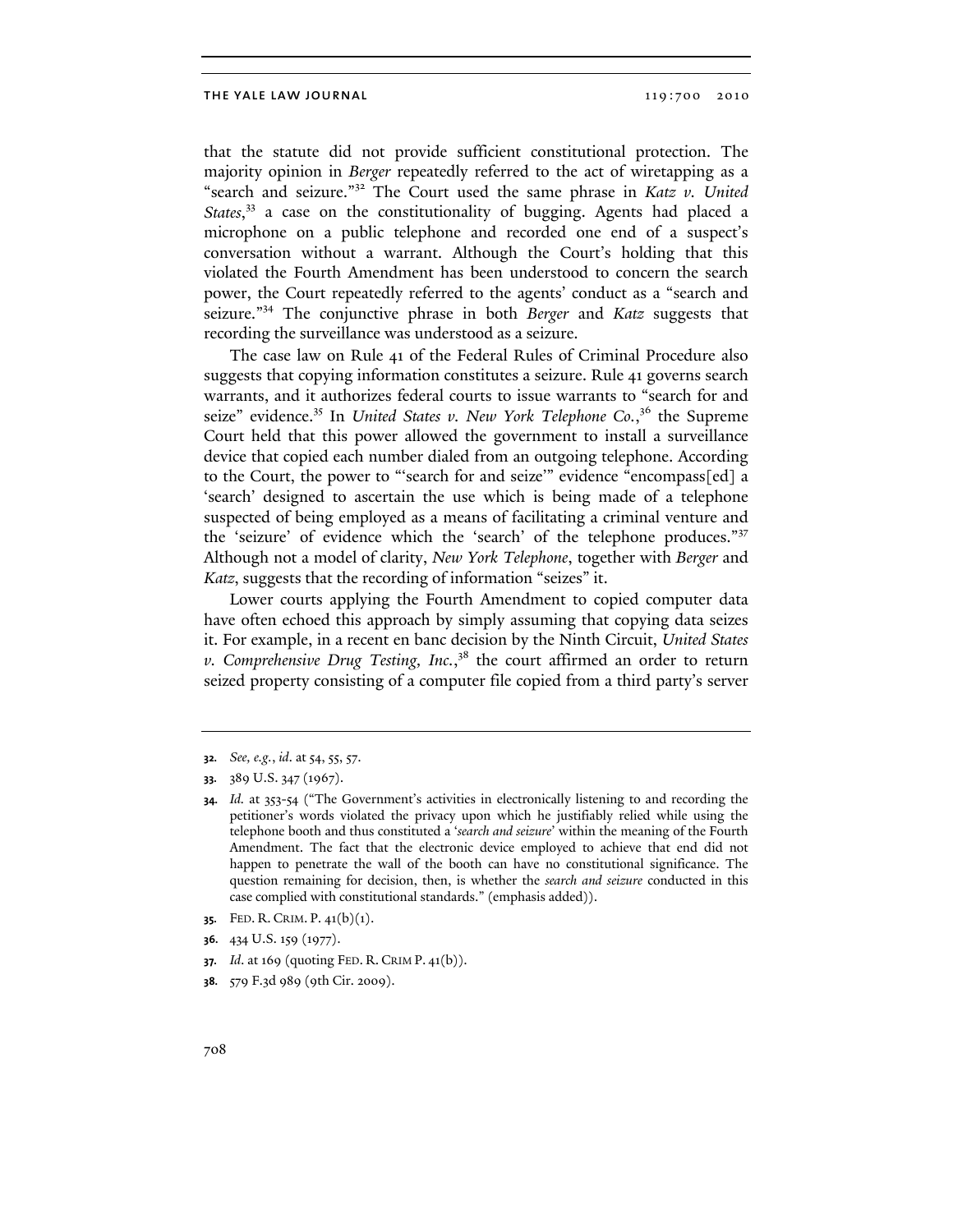during an on-site search. The court repeatedly characterized the copied data as "seized data."39 This assumption was made explicit in a section of the opinion announcing new prospective rules for the search and seizure of electronic evidence.40 One of the new rules requires the government to justify the possession of data copied during the execution of a warrant that is beyond the scope of the warrant: "[i]f the government believes it is entitled to retain data as to which no probable cause was shown in the original warrant," the court ordered, "it may seek a new warrant or justify the warrantless seizure by some means other than plain view."<sup>41</sup> Although the opinion contains no analysis of why the copying or continued retention of the data counted as a seizure, it plainly suggests that the judges believed it was.

## **ii. solving the seizure puzzle**

This Part solves the seizure puzzle by arguing that electronic copying by the government ordinarily constitutes a Fourth Amendment seizure. The reason is that the Fourth Amendment power to seize is the power to freeze. That is, the seizure power is the power to hold the crime scene and control evidence. Generating an electronic copy of data freezes that data for future use just like taking physical property freezes it: it adds to the amount of evidence under the government's control. From the standpoint of regulating the government's power to collect and use evidence, generating an electronic copy is not substantially different from controlling access to a house or making an arrest. Each of these seizures ensures that the government has control over the person, place, or thing that it suspects has evidentiary value. As a result, copying Fourth Amendment protected data should ordinarily be considered a Fourth Amendment seizure.

**<sup>39.</sup>** *See id*. at 995 ("The warrant also contained significant restrictions on how the seized data were to be handled."); *id*. at 999 ("A lack of candor in this or any other aspect of the warrant application shall bear heavily against the government in the calculus of any subsequent motion to return or suppress the seized data."); *id.* ("The government also failed to comply with another important procedure specified in the warrant, namely that 'computer personnel' conduct the initial review of the seized data and segregate materials not the object of the warrant for return to their owner.").

**<sup>40.</sup>** *Id*. at 998-1001.

**<sup>41.</sup>** *Id*. at 1001.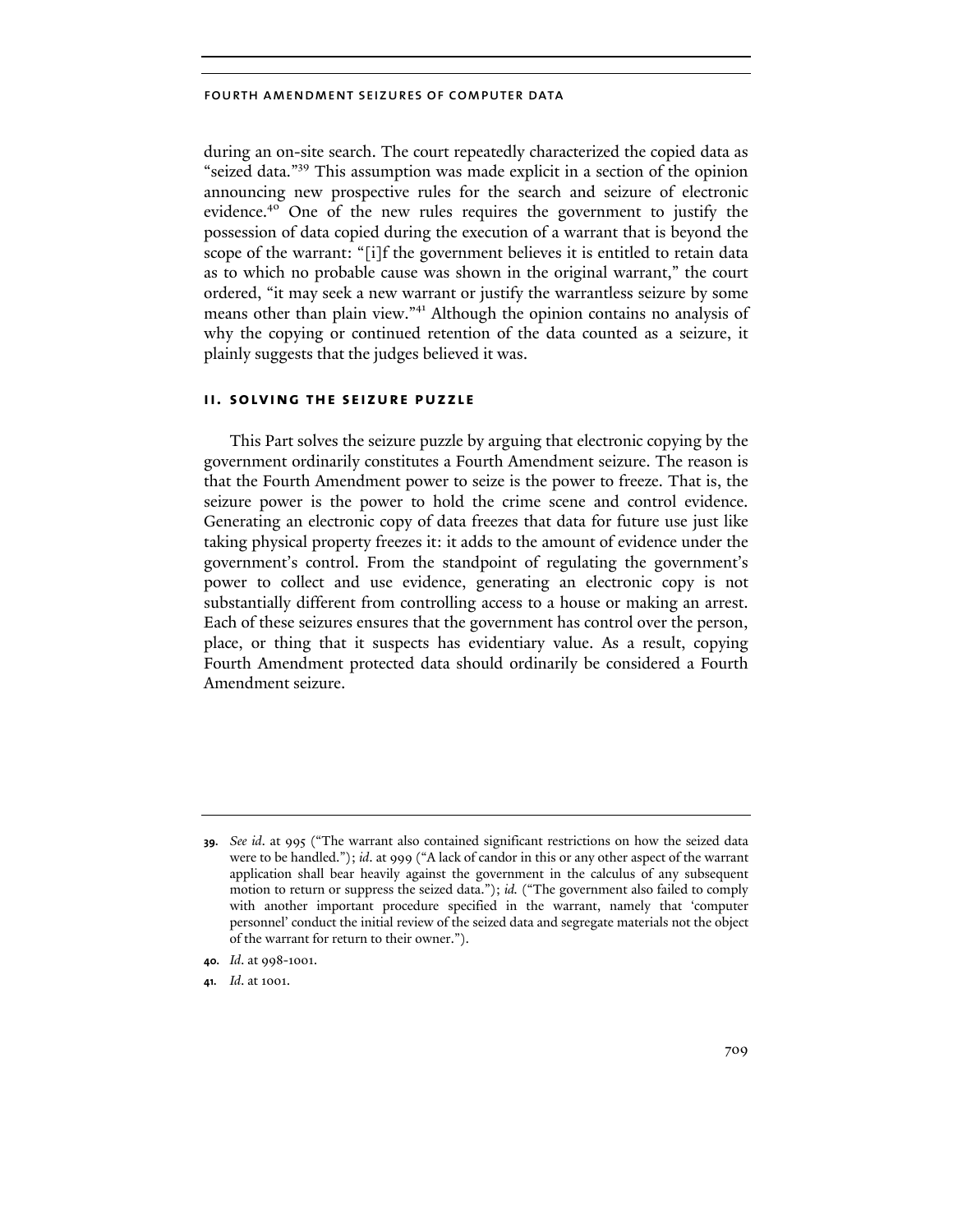## *A. The Power To Seize as the Power To Freeze*

The general purpose of the Fourth Amendment is to regulate police collection and use of evidence so that police practices are reasonable. Police officers want to collect evidence to bring cases that prosecutors can charge, and they need two distinct types of power to do this successfully. First, they need the power to uncover and expose evidence so they can see it and recognize its importance to criminal cases. Second, they need the power to "freeze" evidence to maintain custody of it, preserve the status quo pending further investigation, and bring the evidence into court for prosecution. The first power is the power to expose what is hidden, and thereby learn facts that were previously unknown. The second power is the power to secure the scene and add to the potential evidence under the government's control so eventually it can be used in court.

The two powers work together. To see how, consider a typical automobile traffic stop in which a police officer is hoping to find drugs in the trunk of a car. First, the officer must freeze the scene and bring it under his control. That is, he needs to bring the car to a stop, and he needs to make sure the driver and any passengers are under his control so he can ask them questions and investigate further. After he gains control of the car, he needs to find the drugs in the car. He needs to open up the closed compartments of the car and open any wrappers to expose the drugs inside. Finally, the officer must take away the drugs and any evidence of their storage so he can bring them to the prosecutors. That is, he must freeze the scene as it relates to the evidence of the crime, establishing a chain of custody so the facts he observed can be proved at trial. The prosecutors will then build the case based on the drugs removed from the car and the officer's testimony of where and how he found them.

How does the Fourth Amendment regulate these two powers? The power to expose what is hidden falls under the Supreme Court's regulation of searches. Exposing what is hidden will ordinarily violate a suspect's reasonable expectation of privacy, and will therefore be a Fourth Amendment search that requires a warrant or some exception to the warrant requirement such as consent or exigent circumstances.<sup>42</sup> In contrast, the power to freeze the scene falls under the Supreme Court's precedents on seizures. Stopping the car amounts to a seizure of the car, its driver, and the passengers.<sup>43</sup> Taking away the drugs seizes the drugs.<sup>44</sup> The two powers reflect the two categories of police

**<sup>42.</sup>** *See* Katz v. United States, 389 U.S. 347 (1967).

**<sup>43.</sup>** *See* Brendlin v. California, 127 S. Ct. 2400 (2007).

**<sup>44.</sup>** *See* United States v. Jacobsen, 466 U.S. 109, 113 (1984).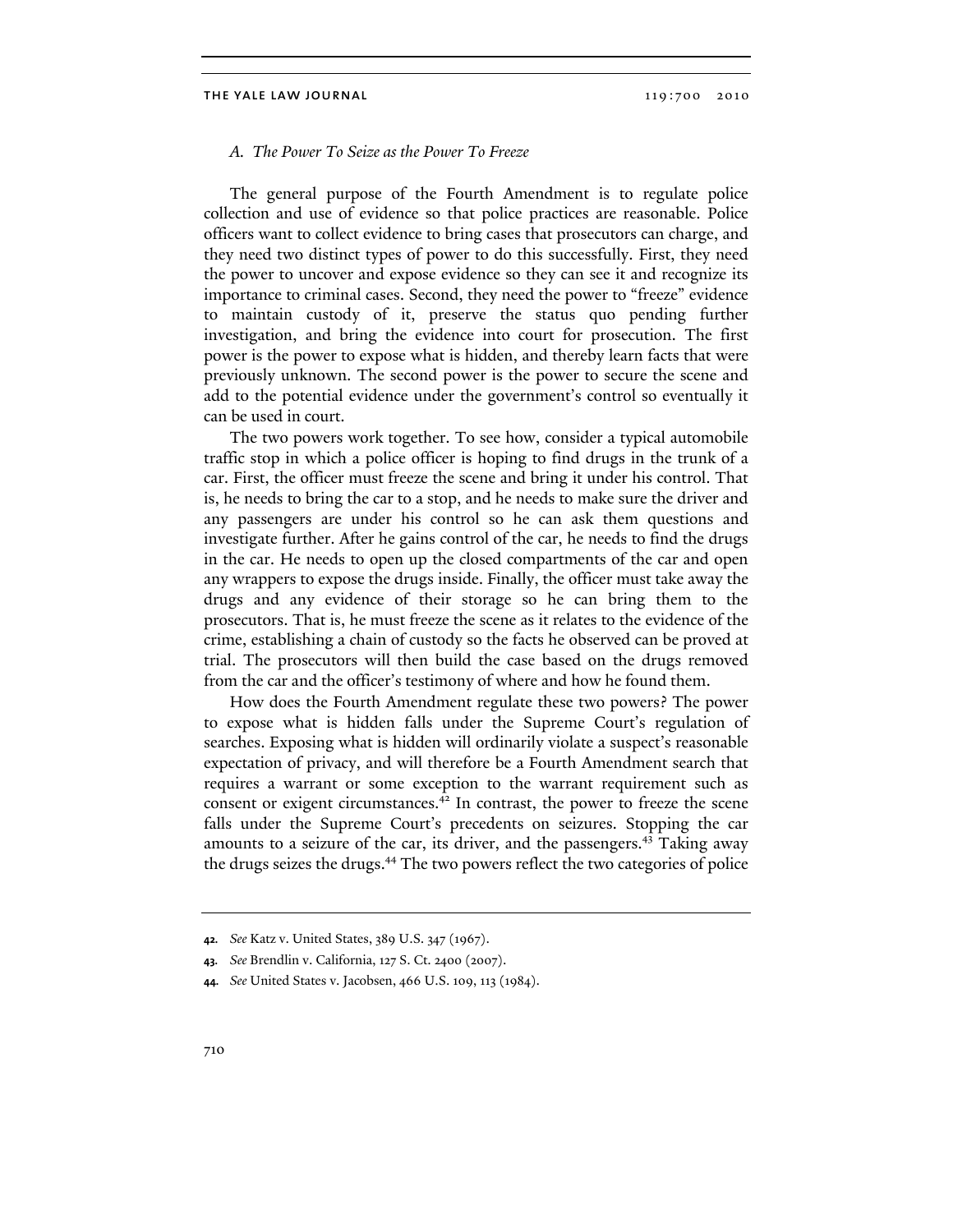conduct that the Fourth Amendment expressly regulates: the power to search is the power to expose, and the power to seize is the power to freeze.

A quick review of how the courts interpret the seizure power demonstrates that the power to seize is, at bottom, the power to freeze a scene for further investigation or prosecution. In the case of movable property, property is seized when it is taken away from the person who has lawful control over it.<sup>45</sup> At that stage, the person can no longer interfere with the item seized: it is in police custody, not the individual's. In the case of immovable property, such as a house, the house is seized when the police stop its residents from being able to enter. Blocking access to the home to stop individuals from entering and potentially destroying evidence inside amounts to a seizure of the home.<sup>46</sup>

The same principle governs seizures of individuals. If the police execute a *Terry* stop,<sup>47</sup> temporarily forcing an individual to stay where he is while police investigate, he is seized as soon as the police indicate that he is not free to go. $48$ In that case, the power to seize is the power to temporarily stop a person for more investigation. And, of course, the same holds for arrests. When the police arrest a suspect, seizing him, they keep him from being able to get away pending charges and either pretrial detention or release on bond. In all of these settings, the power to seize is the power to freeze; that power to freeze adds to the evidence under the government's control.

## *B. Copying as Freezing*

In my view, the most consistent way to apply the Fourth Amendment seizure doctrine to computer data is to hold that electronic copying ordinarily seizes it under the Fourth Amendment. When the government makes an electronic copy of data, it obtains possession of the data that it can preserve for future use. To be sure, subsequently viewing the data in the copy and thus exposing its contents ordinarily amounts to a Fourth Amendment search.<sup>49</sup> But obtaining the copy itself serves the traditional function regulated by the seizure power: it freezes whatever information is copied, preserving it for future access by government investigators. Generating an electronic copy of data freezes that

**<sup>45.</sup>** *See* Soldal v. Cook County, 506 U.S. 56, 61-62 (1992).

**<sup>46.</sup>** *See* Illinois v. McArthur, 531 U.S. 326 (2001) (holding that a seizure of a home occurred when police blocked the owner from reentering).

**<sup>47.</sup>** *See* Terry v. Ohio, 392 U.S. 1 (1968).

**<sup>48.</sup>** *Id.* at 16-20.

**<sup>49.</sup>** *See, e.g.*, United States v. David, 756 F. Supp. 1385, 1392 (D. Nev. 1991); Kerr, *supra* note 8, at 560-62.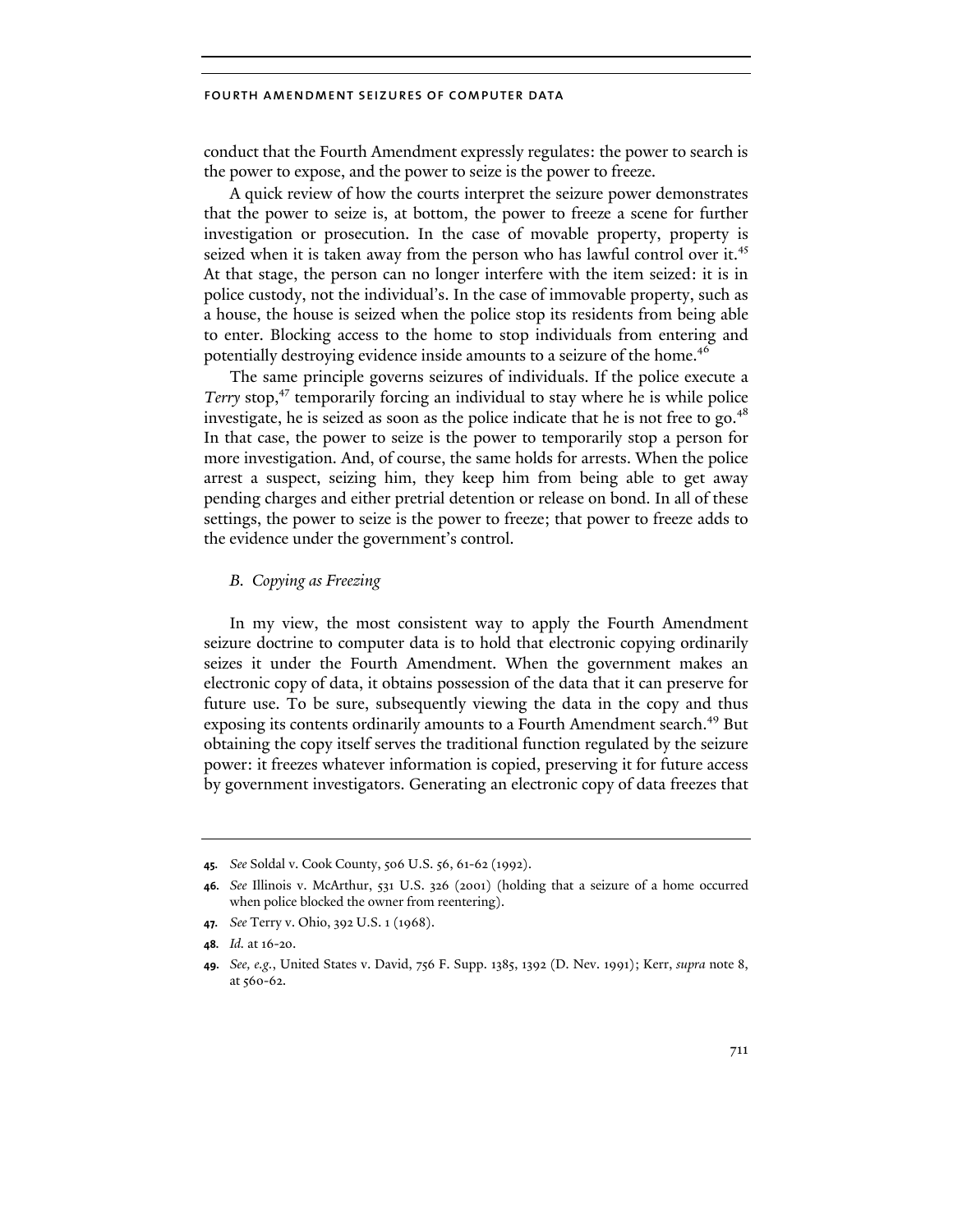data for future use just like taking physical property freezes it. From the standpoint of regulating the government's power to collect and use evidence, generating an electronic copy is no different from controlling access to a house or making an arrest: it ensures that the government has control over the person, place, or thing that it suspects has evidentiary value.

Granted, an important difference separates physical seizures from electronic seizures. When the government conducts a physical seizure, it interferes with the owner's right to control the item seized. If the government seizes a person's car, the person cannot drive it; if the government arrests a person, he cannot walk away. Only one person can control the physical item at a time, and freezing by the government means that the suspect loses control. That is not true with data, of course. Data is nonrivalrous, so the government can create a copy of the data in a way that does not take away the suspect's possession of his own copy.<sup>50</sup> As a result, computer data severs the connection between the information and the storage device. The question is, should the law focus on when a person loses exclusive rights to the device, or when a person loses exclusive rights to the data?

The law should focus on when the person loses exclusive rights to the data. The reason is that computer environments are data environments. In a world of data, whether an individual has access to a particular copy of her data has much less significance than whether the government has obtained a copy of the data for possible government use in the future.<sup>51</sup> This is true for three reasons. The first reason is that in an environment of data, data is simply more important than hardware. Hardware is increasingly fungible. Hard drives crash. Thumb drives get lost. Networks go down. To most users, what matters is the data. Users often generate multiple copies of their most valuable data to ensure that their data is protected from destruction no matter what happens to the hardware that happens to store it. Given the importance of data, and the frequent existence of multiple copies of it, there is little difference between (a) taking a physical device that contains data and (b) copying the data without taking the device.

The second reason is related, but more specific: when the government takes away hardware, agents can generate a copy of data from seized devices and provide the copy to the suspect. Given this reality, it makes little sense to draw a distinction between copying data and removing physical storage devices.

**<sup>50.</sup>** *See* United States v. Gorshkov, No. CR00-550C, 2001 WL 1024026, at \*3 (W.D. Wash. May 23, 2001); Kerr, *supra* note 8, at 560-62.

**<sup>51.</sup>** *See* Paul Ohm, *The Olmsteadian Seizure Clause: The Fourth Amendment and the Seizure of Intangible Property*, 2008 STAN. TECH. L. REV. 2, http://stlr.stanford.edu/pdf/ ohm-olmsteadian-seizure-clause.pdf.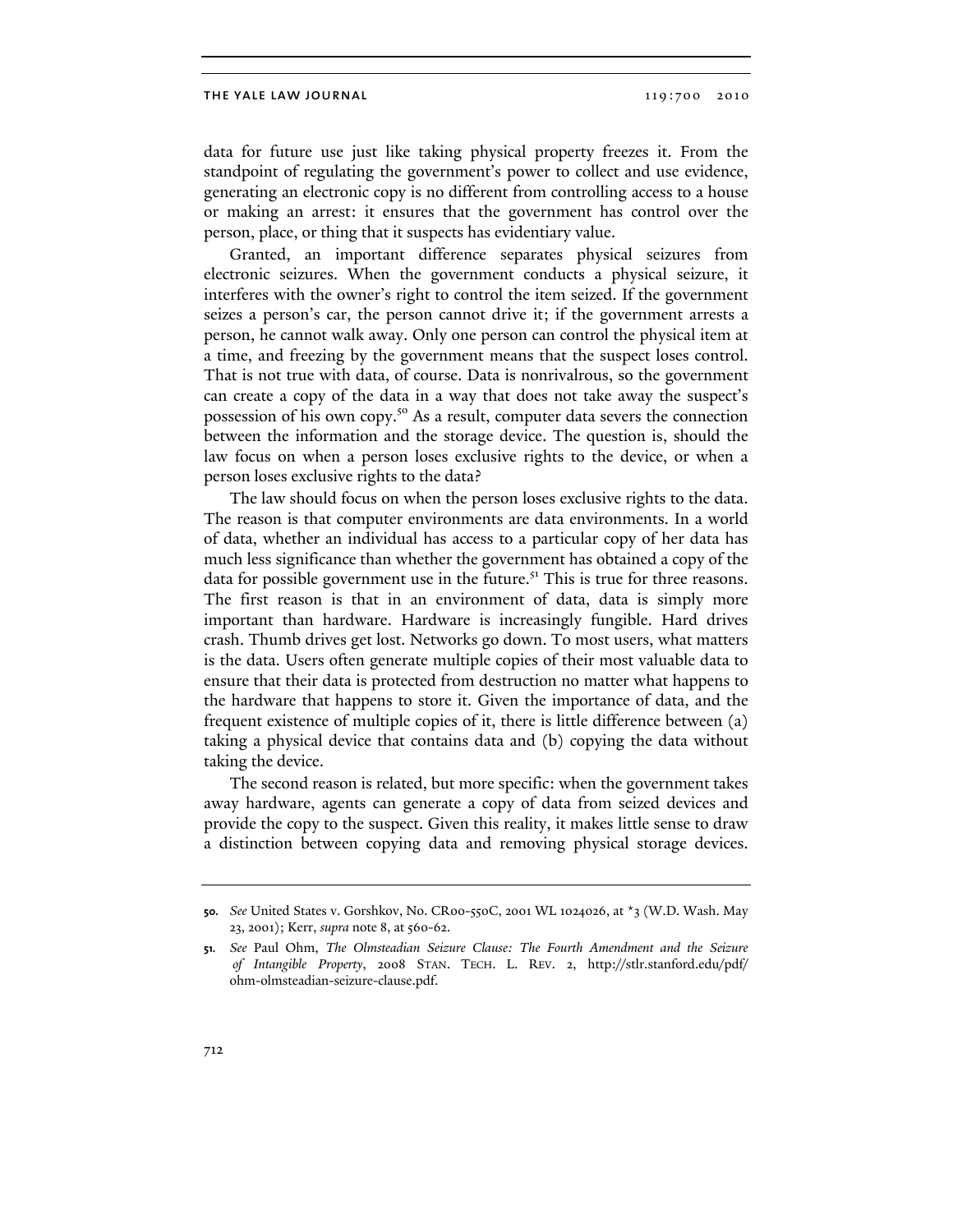Imagine two scenarios. In the first scenario, the government copies the data on the suspect's machine but allows the suspect to keep the physical hardware. In the second, the government takes away the suspect's machine but quickly generates an electronic copy and provides it to him to minimize his inconvenience. No one questions that the latter is a seizure. The target's computer plainly has been seized, along with the data it contains. But the only serious difference between these two scenarios is that the government keeps the hardware in one but not in the other. That difference seems quite minor; loss of hardware is a small burden relative to loss of data. The same legal rule should regulate both situations.

Finally, in computer search cases, the data—not the hardware—is normally the key evidence the government needs to prove its case and obtain a conviction. Data reigns supreme. Government control of data provides the link that empowers the prosecution to charge people with crimes that will take away their freedom. As a result, the difference between merely copying data and actually taking away hardware is a modest one. To be sure, access to hardware is important to many people. But the power to deny a person his hardware does not measure on the same scale as the power to deny a person his freedom. The law should focus on the more important question of the government's power to control evidence rather than the less important question of a person's access to his computer.

For these reasons, courts should construe the seizure power so that electronically copying data ordinarily "seizes" it. The government should not be able to copy a person's protected information without triggering the Fourth Amendment's seizure authority and, therefore, requiring justification such as a warrant or an exception to the warrant requirement.<sup>52</sup> In the next two Parts, I explain two limitations on this rule. Not all copying is a seizure. Instead, only copying without human observation that interrupts the intended transmission or possession of the data triggers the seizure authority.

**<sup>52.</sup>** I, therefore, conclude that the district court's contrary analysis in *Gorshkov*, 2001 WL 1024026, is incorrect. Assuming Gorshkov had Fourth Amendment rights under *United States v. Verdugo-Urquidez*, 494 U.S. 259 (1990), the copying of his Fourth Amendmentprotected files did seize them. The district court should then have turned to whether the seizure was constitutionally reasonable because the officers could not have obtained a warrant to seize files in Russia, and they did obtain a warrant in the United States before searching the copied files.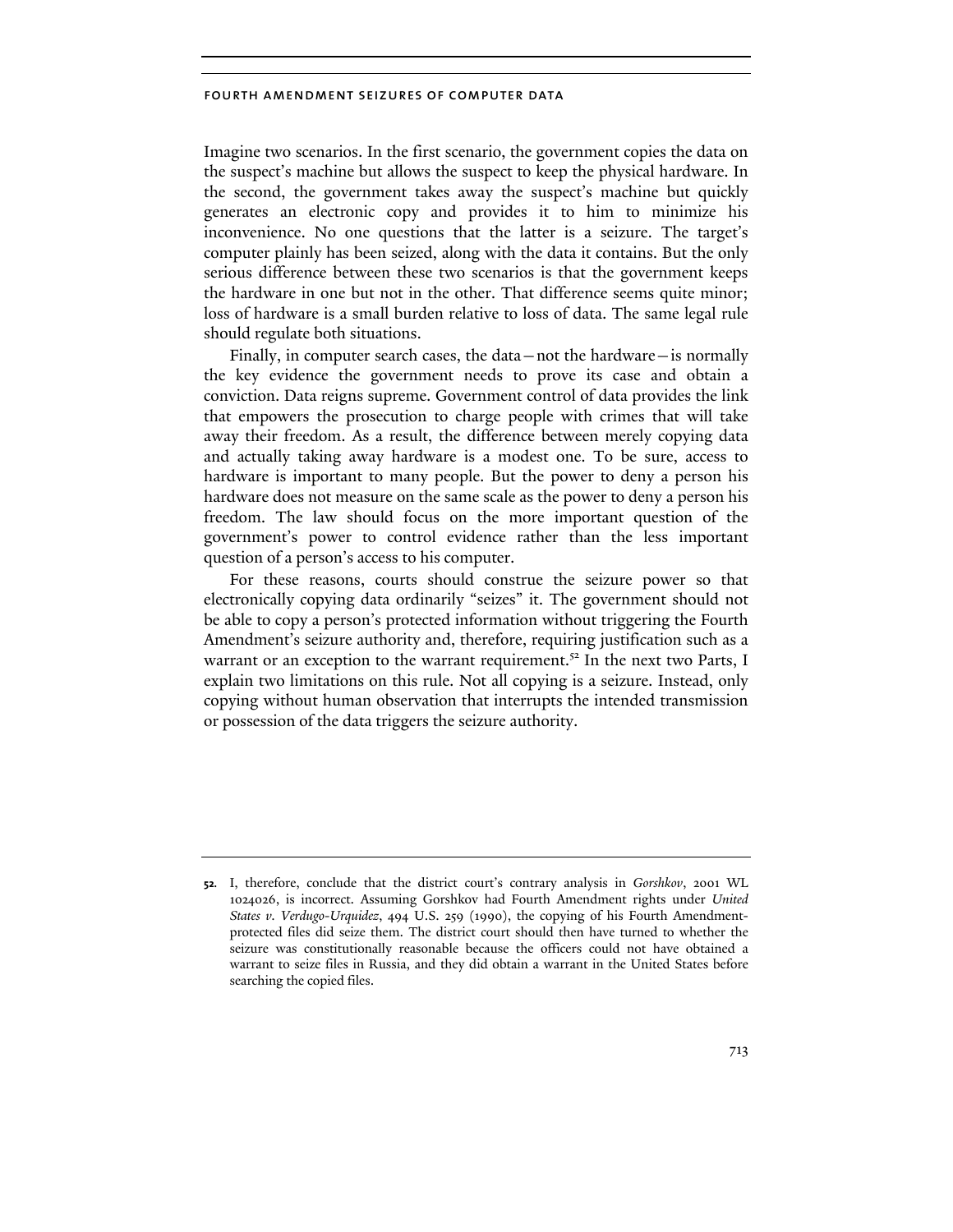## **iii. the limitation of copying without human observation**

The conclusion that electronically copying data "seizes" it will have a satisfying ring for most readers. It avoids the Orwellian result that the government can copy everyone's data and then hold it without any Fourth Amendment oversight. So far, so good. But this approach raises a serious difficulty: How should courts distinguish the cases holding that taking a photograph and writing down observed numbers do not "seize" anything? Are those cases simply incorrect? Or are they somehow distinguishable? And if they are distinguishable, what do those cases tell us about when copying amounts to a seizure?

In an earlier article, I argued that these precedents rendered it difficult to conclude that electronic copying was a seizure.<sup>53</sup> I recognized that some limitation on electronic copying was needed; as I wrote then, "[t]he idea that the government could freely generate copies of our hard drives and indefinitely retain them in government storage seems too Orwellian—and downright creepy—to be embraced as a Fourth Amendment rule."54 But *Hicks* and *Aseltine* seemed correct to me, and I could find no way to distinguish them from digital copying. I, therefore, reasoned that the intuitively necessary limitations should come from the Fourth Amendment's regulations on searches instead of seizures.<sup>55</sup>

I now see that my earlier approach was wrong, and that electronic copying of computer files is different in a critical way from writing down information or taking a photograph. Writing down information or taking a photograph merely preserves the human observation in a fixed form. In contrast, electronic copying adds to the information in the government's possession by copying that which the government has not observed. The two types of copying should be treated differently; the former should not be treated as a seizure while the latter should.

This distinction explains why cases such as *Arizona v. Hicks<sup>56</sup>* and *Bills v. Aseltine*57 are both correct, and why these cases are distinguishable from the context of electronic copying. Not all copying amounts to a seizure. Only copying of data that has not been exposed to human observation by a government agent amounts to a seizure, because only that copying involves

- **56.** 480 U.S. 321 (1987).
- **57.** 958 F.2d 697 (6th Cir. 1992).

**<sup>53.</sup>** *See* Kerr, *supra* note 8, at 562.

**<sup>54.</sup>** *Id*. at 560.

**<sup>55.</sup>** *Id.* at 561-62.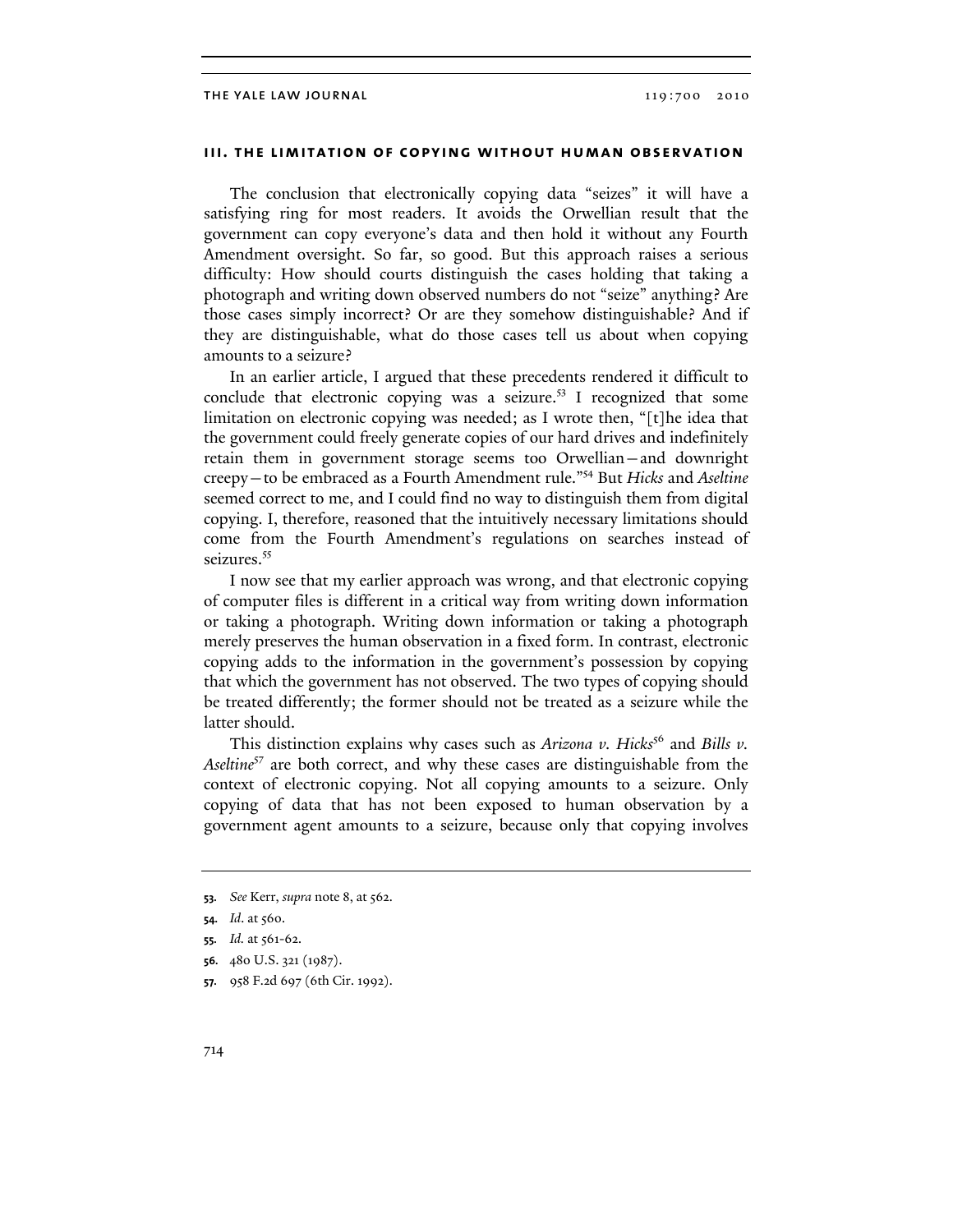freezing the scene and adding to the information in the government's possession. Because electronic copying normally involves copying without observation, electronic copying amounts to a seizure even though taking a photograph or writing down information does not "seize" anything for Fourth Amendment purposes.

# *A. Copying as Freezing Versus Copying as an Aid to Memory*

Recall the two basic powers that the Fourth Amendment regulates. The first power is the government's power to expose, regulated by the prohibition on unreasonable searches, and the second power is the government's power to freeze the scene, regulated by the prohibition on unreasonable seizures.<sup>58</sup> In the course of investigating a case, government agents will need to do more than just expose evidence and freeze the scene. After a government agent has exposed private material, constituting a search, the agent may recognize that his observation has possible use in a future criminal prosecution. The officer will want to preserve what he has learned. He will take steps to remember what he has seen in order to generate reliable evidence.

Police officers often generate copies to preserve what they have observed. After investigating a crime scene, the officer may write a report. When called to the scene of a car accident, he might take pictures to reconstruct the accident more accurately. To create a record of the event, the officer might record a suspect's confession. In all of these cases, the officer uses devices to record what he has already observed. Making the recording and writing down what he has observed both serve as reminders to the officer of what he saw, helping his memory, and also serve as evidence superior to the officer's own first-hand recollection when he takes the stand to testify. Instead of simply recalling what he saw from memory alone, the officer can take the stand at trial and authenticate the recording or text as an accurate rendition of what he observed. The jury can then view the recording or read the contemporaneously written text and can assess whether the government has established proof beyond a reasonable doubt.

Critically, the power to preserve what an officer observes is different from the power to freeze the scene. The end result is the same, as the government gets a copy. But the two powers are different. The power to record what has been observed is designed to minimize loss; government agents use tools to avoid forgetting what they have learned. In contrast, the power to freeze the scene adds to what the government controls. Government agents take some

**<sup>58.</sup>** *See supra* Section II.A.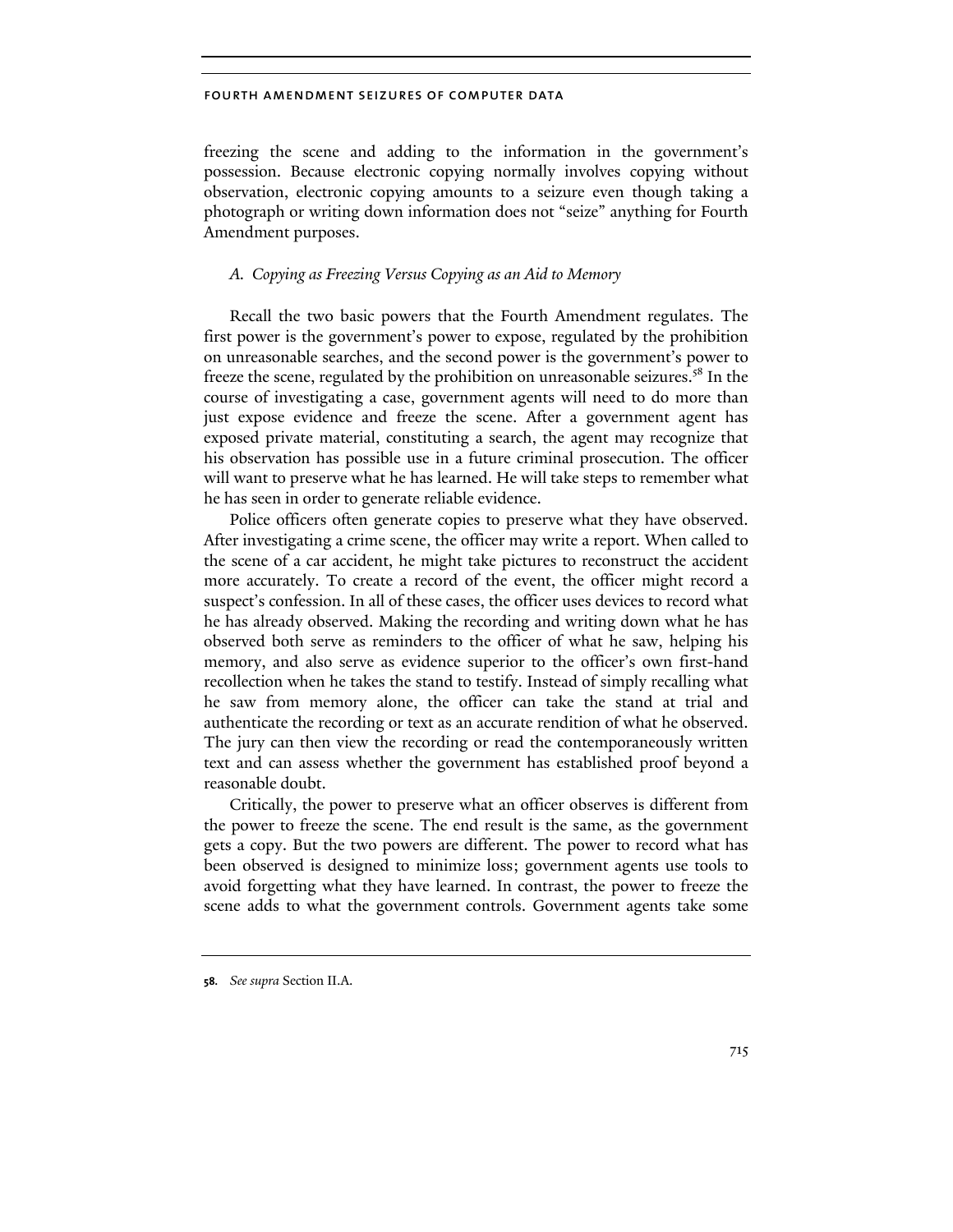evidence that was beyond the government's control and bring it within the government's control. The power to freeze the scene thus provides the opportunity for the government to use its search powers to collect evidence and then use it against a suspect. The power to preserve observations does not add to the government's power to collect evidence; it merely provides a way to retain information already collected.<sup>59</sup>

# *B. Copying as an Aid to Memory in* Hicks *and* Aseltine*, and the Close Case of*  Jefferson

The distinction between copying-to-aid-memory and copying-to-add-togovernment-control explains why cases such as *Arizona v. Hicks*<sup>60</sup> and *Bills v. Aseltine*<sup>61</sup> do not compel the result that digital copying does not seize anything. Recall that in *Hicks*, the officer picked up a turntable, observed the serial numbers on the bottom, and then wrote down the serial numbers he observed.<sup>62</sup> The writing down of the numbers itself did not freeze the scene, adding to that which was under the government's control. Rather, it simply recorded what already was in the officer's own mind. When the officer wrote down the numbers, he recalled what he had just observed and transferred that imprint from his mind to the piece of paper. The act of copying simply acted as an aid to the officer's memory of what he had already observed.

The same is true of *Bills v. Aseltine*. 63 In *Aseltine*, an officer took pictures in the plaintiff's home while executing a warrant there. The plaintiff sued, arguing that taking photographs in the home "seized" images of it. Once again, the creation of an image merely recorded what the officer had already seen: it acted as a permanent version of his memory. The technology used was more sophisticated than just writing down numbers or trying to make an accurate drawing of what the officer observed. The camera enabled a more accurate and trustworthy "writing down" of what the officer saw. But the function remained the same: the officer used tools to generate a copy of what he had already seen, thus aiding his memory and creating a reliable evidentiary record.

**62.** 480 U.S. at 324.

**<sup>59.</sup>** *Cf.* Illinois v. Andreas, 463 U.S. 765, 771 (1983) ("[O]nce police are lawfully in a position to observe an item firsthand, its owner's privacy interest in that item is lost.").

**<sup>60.</sup>** 480 U.S. 321.

**<sup>61.</sup>** 958 F.2d 697.

**<sup>63.</sup>** 958 F.2d 697.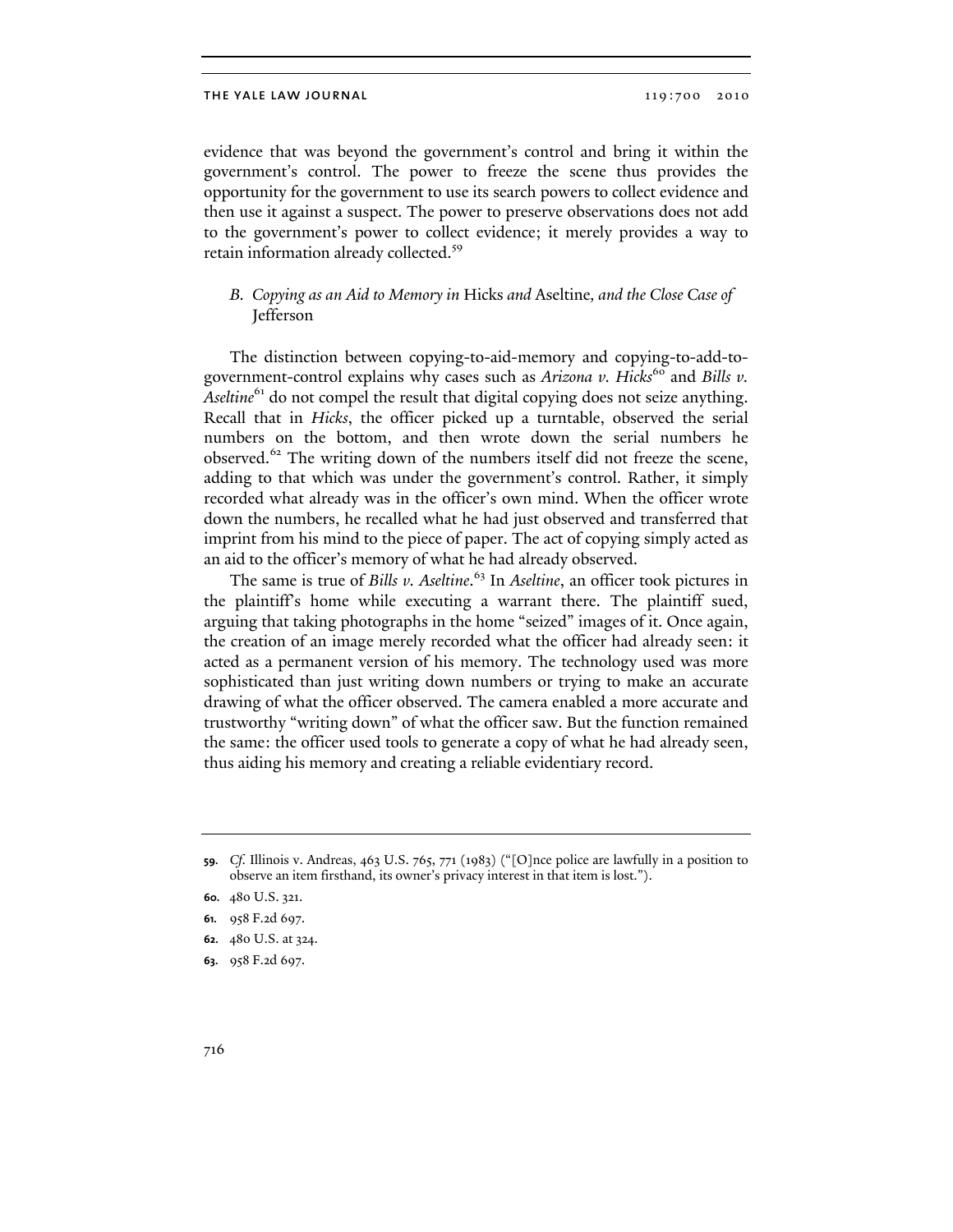In my 2005 article,<sup>64</sup> I concluded that cases like *Hicks* and *Aseltine* compelled the conclusion that generating a copy of a computer file did not seize it. As I wrote at the time, a contrary approach would require "[d]eparting from *Hicks*."65 I now see, however, that I overlooked the distinction between preobservation copying-as-freezing and post-observation copying-as-aid-tomemory. The key distinction is that computer technologies allow the creation of a copy without the intermediary of human observation. As a result, they allow the creation of a copy to freeze the scene, rather than merely as an aid to memory. When a government agent copies a file or drive, he generates a copy in order to freeze the scene. The agent generally will not know the contents he has copied; he simply knows that he is obtaining a copy of whatever happens to be on the storage device.

*Hicks* and *Aseltine* are distinguishable from cases involving electronic copies because they involve a different kind of copying. Copying an electronic file will ordinarily seize it, because it brings a copy of the data into the government's possession. It freezes the scene, adding to what the government controls, just like a traditional seizure. *Hicks* and *Aseltine* deal with a different type of copying, a more traditional copying in which the copying merely preserves what has been already observed by police investigators to counter the inevitable fading of human memory. As a result, it merits different treatment under the Fourth Amendment.

The basic distinction between copying-to-aid-memory and copying-asfreezing resolves many cases, but it is worth noting that it leaves others unclear. The facts of *United States v. Jefferson*<sup>66</sup> demonstrate the difficulty. In *Jefferson*, FBI agents took high-resolution photographs of documents that helped reveal evidence of public corruption. The district court's opinion does not indicate how closely the agents looked at the documents before photographing them, but assume the agents saw enough to think the documents might help the investigation but not enough to understand what they observed. Did the photography merely aid the agents' memory or did it freeze the scene? The precise line is difficult to draw, because brief viewing does not necessarily imply the mental appreciation needed to make copying merely an aid to memory. Should brief viewing suffice? Or should the law require more, such as subjective understanding or a level of appreciation of the information viewed?

**<sup>64.</sup>** Kerr, *supra* note 8.

**<sup>65.</sup>** *Id.* at 562.

**<sup>66.</sup>** 571 F. Supp. 2d 696 (E.D. Va. 2008).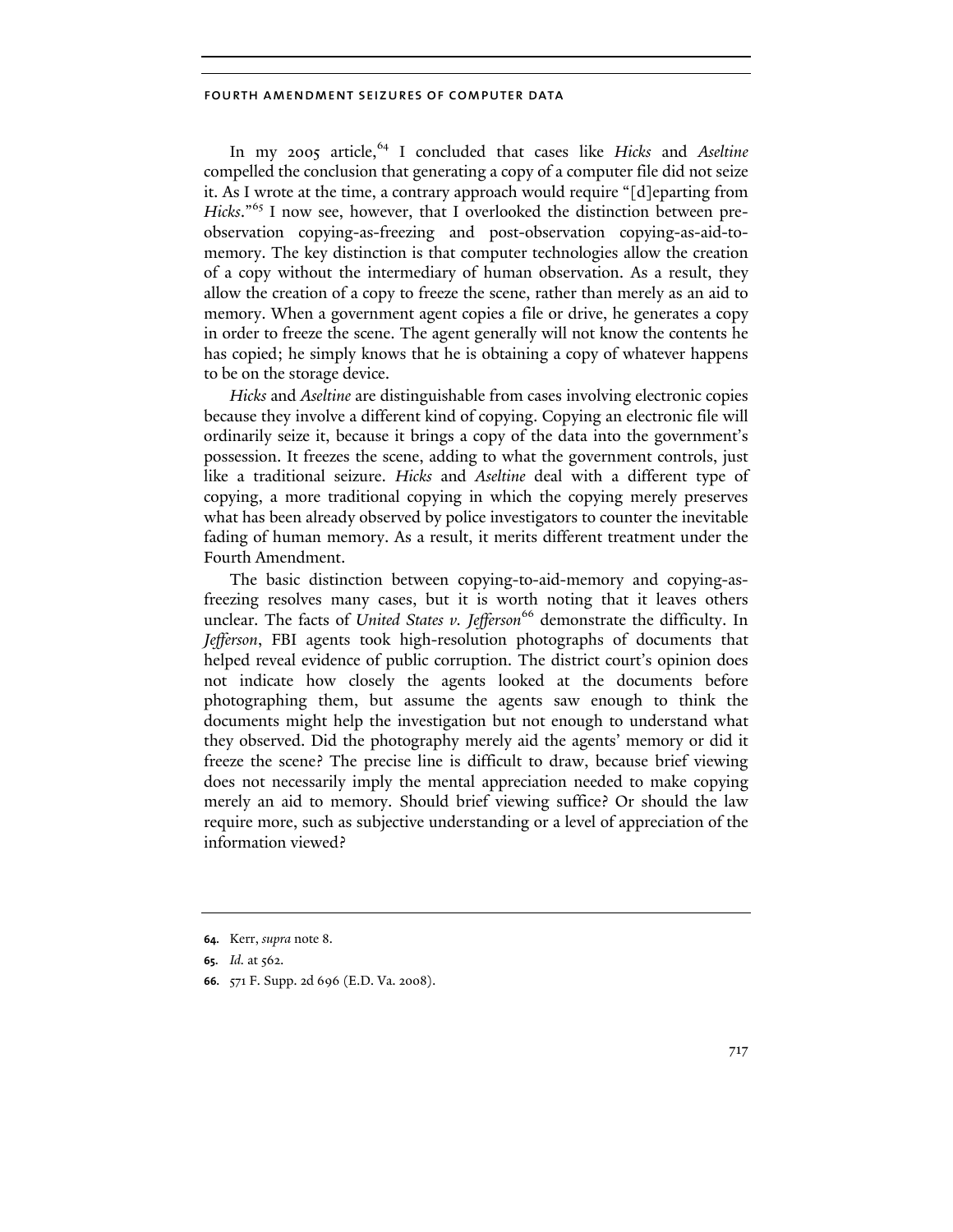This Article will not attempt to resolve all the difficult cases, as they may only rarely arise in practice. In my view, however, *Jefferson*'s holding that taking the photographs constituted a seizure seems plausible because the agents testified that they devised the scheme to photograph the documents as a substitute for removing them.<sup>67</sup> That is, the agents photographed the documents to analyze them later rather than merely to remember what they observed in the course of the search. Although the line between copying to aid memory and copying to freeze the scene can be a hazy one, the purpose of the copying may provide a useful way to distinguish the two in close cases such as *Jefferson*.

## *C. Alternative Ways of Distinguishing* Hicks *and* Aseltine

The distinction between copying-as-aid-to-memory and copying-asfreezing proves superior to other ways of reconciling constitutional limits on digital copying with precedents like *Hicks* and *Aseltine*. This Section will address two competing approaches: one proposed by Paul Ohm,<sup>68</sup> and another offered by Susan Brenner and Barbara Frederiksen.<sup>69</sup>

Paul Ohm contends that the Fourth Amendment should be read as implying a "previously unidentified Fourth Amendment interest: the right to delete."70 In Ohm's view, the right to delete is the right to control what happens to your property, including the copies of it, which implies a right to destroy your property so the police cannot have it.<sup>71</sup> *Hicks* and *Aseltine* are distinguishable because the right to delete evaporates when items are in plain view.72 Because the officers in *Hicks* and *Aseltine* had each observed first and

**<sup>67.</sup>** *Id*. at 700. The agents testified that they photographed the documents as a way to obtain copies of all of the documents while formally complying with the direction of attorneys working on the case to only remove the specific documents listed in the warrant. *Id*. Although the *Jefferson* court's holding that photographing the documents "seized" the information is plausible, the court's *dicta* that writing down notes of what they observed would also constitute a seizure seems plainly incorrect. *See* Illinois v. Andreas, 463 U.S. 765, 771-72 (1983) ("[O]nce police are lawfully in a position to observe an item firsthand, its owner's privacy interest in that item is lost.").

**<sup>68.</sup>** Paul Ohm, *The Fourth Amendment Right To Delete*, 119 HARV. L. REV. F. 10 (2005), http://www.harvardlawreview.org/forum/issues/119/dec05/ohm.pdf.

**<sup>69.</sup>** Susan W. Brenner & Barbara A. Frederiksen, *Computer Searches and Seizures: Some Unresolved Issues*, 8 MICH. TELECOMM. & TECH. L. REV. 39 (2002).

**<sup>70.</sup>** Ohm, *supra* note 68, at 11.

**<sup>71.</sup>** *Id*. at 13-15.

**<sup>72.</sup>** *Id*. at 16.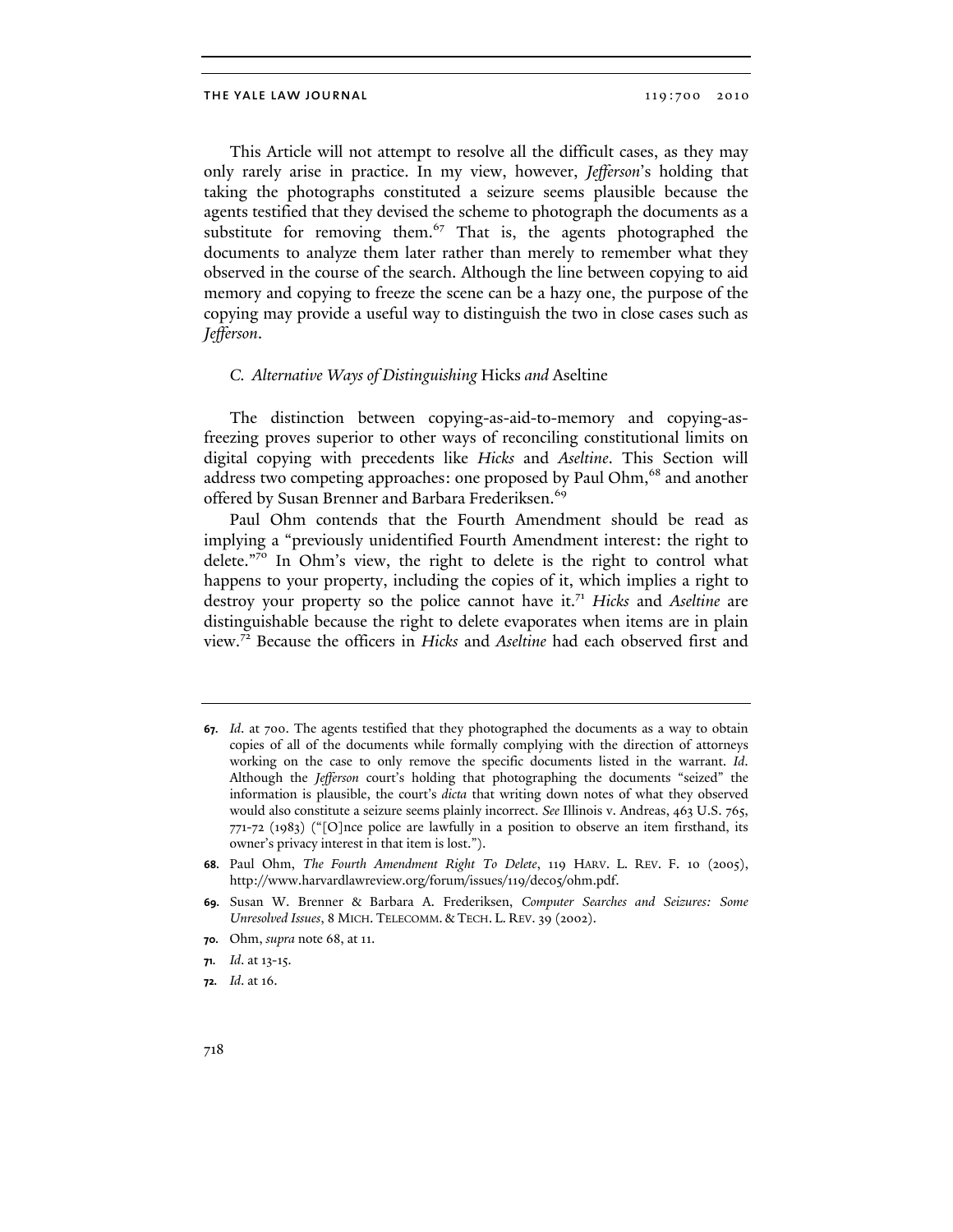copied later, the right to delete had already been lost and the subsequent copying did not seize anything.<sup>73</sup>

My approach replicates Ohm's results without his legal fiction. It situates the right to control property directly within the traditional seizure power rather than through a new right to delete. This has two major benefits. First, it is much simpler. Most obviously, it avoids the need to identify exactly what the new right entails. For example, if you have email stored on a server and you decide you want to delete it, does the right to delete provide you with a right to order the ISP to delete it, or is the right only to stop the government from making a copy of your files? Ohm's approach raises such questions; mine does not. Second, my approach offers an explanation for Ohm's conclusion that the right to delete evaporates when items are in plain view. Ohm states that it does, but he offers no reason why.<sup>74</sup> My approach explains why: copying an item already in plain view merely records an observation and does not add to the government's power to collect evidence, while copying an item that has not been in plain view freezes the scene and adds to the information in the government's control. Exposure to plain view causes the observation. My approach therefore provides an explanation for Ohm's intuitive judgment. It achieves the result Ohm seeks without introducing the legal fiction of a right to delete.

Susan Brenner and Barbara Frederiksen agree that copying data seizes it,<sup>75</sup> and they attempt to distinguish *Hicks* on the ground that Hicks did not have a lawful property interest in the serial numbers the officer observed:

The officer did not record information that belonged to Hicks. Serial numbers are not property in the sense that the number [sic] belong to one person, but are more analogous to license plates or other public records. Serial numbers are assigned by the manufacturer of a product and are used to track and identify that product. Hicks had no interest in these serial numbers because the stereo equipment was stolen from its rightful owners. Hicks had no lawful possessory interest in the equipment or in the serial numbers on the equipment.<sup>76</sup>

**<sup>73.</sup>** *See id.*

**<sup>74.</sup>** *See id.*

**<sup>75.</sup>** Brenner & Frederiksen, *supra* note 69, at 109 ("When copying files, officers physically remove files from the owner's possession. Therefore, it seems the act of copying should be a seizure. The officers are taking the owner's property—the information contained in the files.").

**<sup>76.</sup>** *Id*. at 111.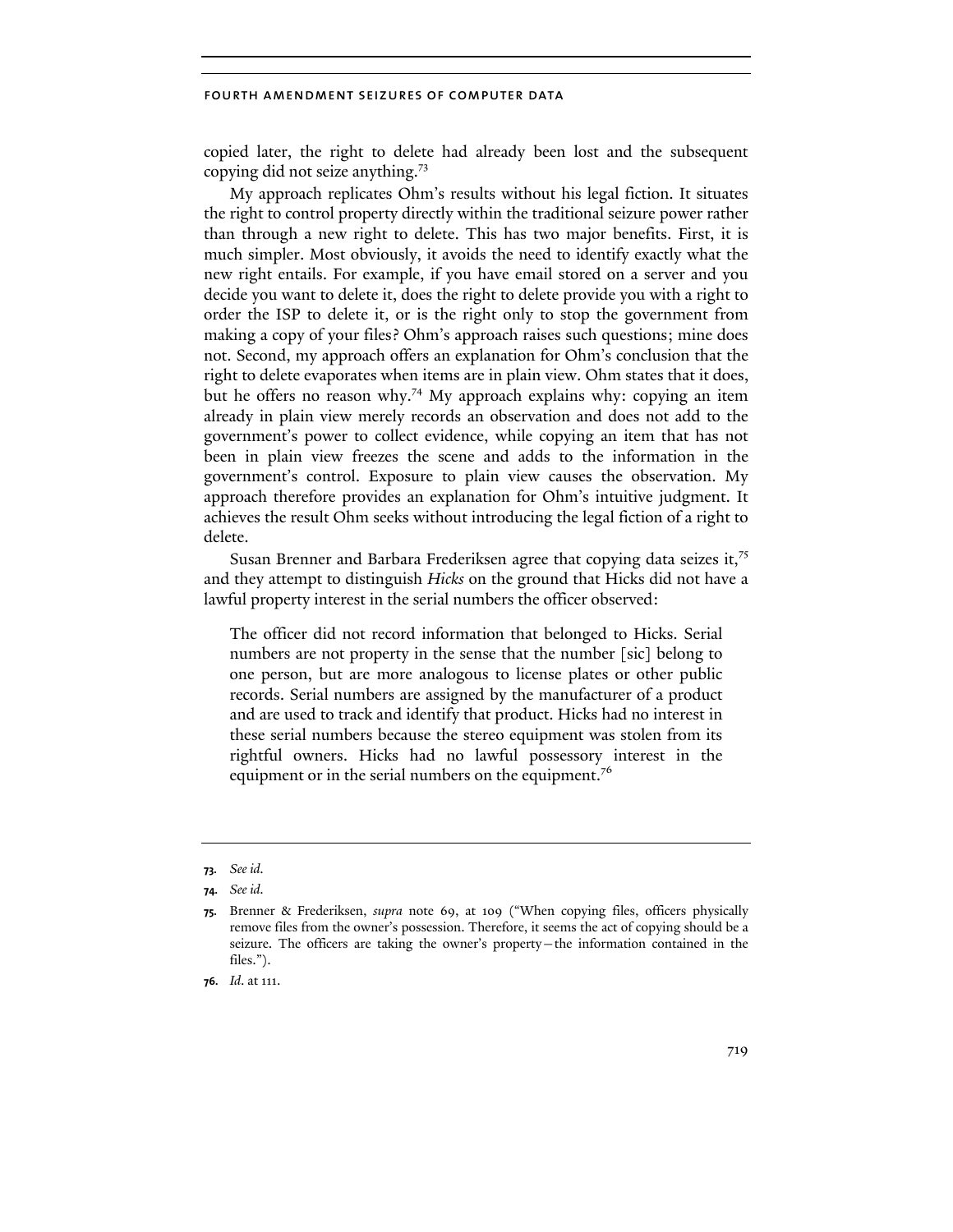#### THE YALE LAW JOURNAL 2010 2010 2010

This theory is unpersuasive because the Fourth Amendment seizure power regulates interference with possessory interests, not property interests. A person has a possessory interest in property if he has knowledge of and control over it.77 This does not imply lawful control. Indeed, crimes of possession such as narcotics offenses necessarily involve unlawful possession.<sup>78</sup> The very definition of contraband is property that is unlawful to possess.79 As a result, a person who possesses stolen property, cocaine, or child pornography has no lawful interest in it.<sup>80</sup> The Fourth Amendment, however, applies to the taking away of contraband just as it does to the taking away of a person's property: under *Warden v. Hayden*,<sup>81</sup> the rules are the same. It is therefore difficult to explain the absence of a Fourth Amendment violation from copying the numbers in *Hicks* by the absence of a lawful interest in the equipment or the serial numbers.<sup>82</sup>

# **iv. the limitation of interrupting the course of possession**

The final problem to address is how the definition of data seizures deals with routine computer usage. Computers work by making copies. Routine computer usage requires the frequent, if not constant, generation of new copies of data. If every copying of every file constitutes a seizure, then arguably every use of a computer by the government constitutes a seizure. $83$  If a government employee uses the Internet, the network makes copies; if a private citizen sends

**83.** Kerr, *supra* note 8, at 562.

**<sup>77.</sup>** *See, e.g.*, United States v. Katz,  $\frac{582 \text{ F.3d}}{749,752}$  (7th Cir. 2009) (noting that "[c]onstructive possession may be established by demonstrating that the defendant knowingly had the power and intention to exercise dominion and control over the object").

**<sup>78.</sup>** *See, e.g*., 21 U.S.C. § 844 (2006).

**<sup>79.</sup>** *See* BLACK'S LAW DICTIONARY 365 (9th ed. 2009) (defining contraband as goods over which the possession or distribution is illegal).

**<sup>80.</sup>** *See, e.g.*, 18 U.S.C. § 2252 (2006) (child pornography); 21 U.S.C. § 844 (narcotics).

**<sup>81.</sup>** 387 U.S. 294 (1967) (abolishing the "mere evidence" rule that had forbidden the government from obtaining a search warrant for evidence).

**<sup>82.</sup>** Brenner's and Frederiksen's effort to distinguish *Hicks* is also difficult to square with the Court's conclusion (in the paragraph immediately following its holding) that lifting up the turntable constituted a Fourth Amendment search even though it did not uncover anything of "great personal value" to Hicks. Arizona v. Hicks, 480 U.S. 321, 325 (1987). If lifting the turntable was a search even though the information exposed had no personal value to Hicks, it seems odd to rest the explanation that copying the numbers was not a seizure on that fact. If the nature of the information mattered, exposing the information to the police presumably would not have been a Fourth Amendment search.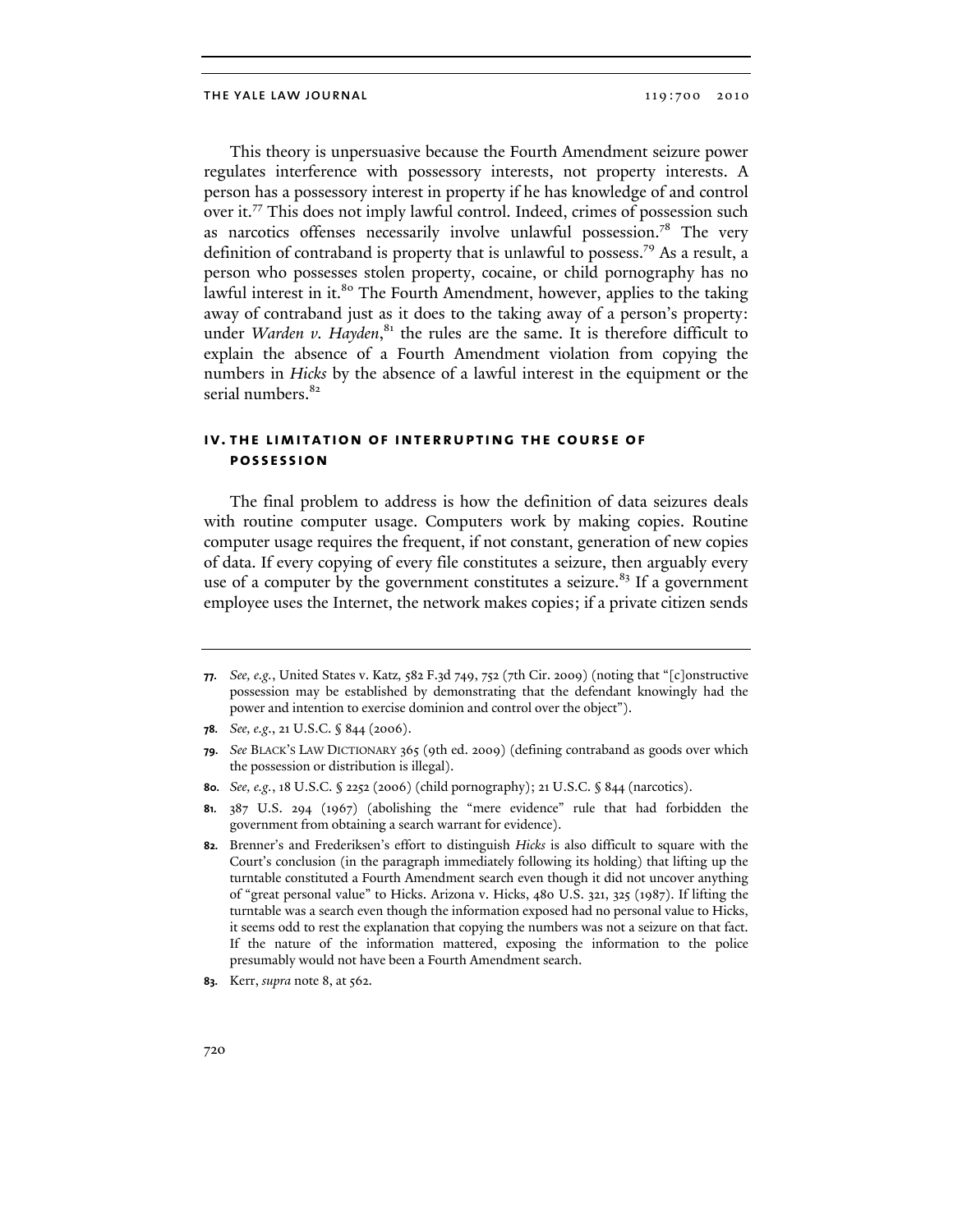an email that passes through a government server, the server makes a copy. Are all of these routine steps Fourth Amendment seizures? And if so, isn't it unworkable to say that government copying constitutes a Fourth Amendment seizure?

This Part explains that copying data in the ordinary course of use will not constitute a seizure. A seizure of moving or movable property occurs only when government action alters the path or timing of its intended possession or transmission. Copying data as part of its usual course of transmission or storage does not seize anything, because its intended path or timing has not been interrupted. As a result, treating copying as a seizure does not require the conclusion that routine computer use implicates constant Fourth Amendment seizures. Government copying of computer data seizes that data only when it copies the data outside the expected course of its transmission or possession.

## *A. Seizures and the Stream of Transmission*

If generating an electronic copy constitutes a seizure, then it becomes possible to argue that all computer use by the government becomes a constant string of seizures.<sup>84</sup> Although I once thought so,<sup>85</sup> I now realize that these concerns are unwarranted. The reason is that the Fourth Amendment seizure authority applies differently to property in transit than to other kinds of property. The test for whether property in transit has been seized is not whether it is at rest or standing still, but whether government action has altered its path.<sup>86</sup> That is, whether the government seizes property that is moving is measured not by whether the government physically takes the item away, but rather by whether the government action changes the predetermined path of the item by some intentional action.

This underappreciated aspect of the Fourth Amendment seizure power explains why electronic copying of data in the ordinary course of transmission should not constitute a seizure at all. Routine copying of data in the course of surfing the Internet and facilitating data transfers does not seize anything even though it copies data: because the copying does not alter the path of the data or occur outside the intended scope of transmission, the copying is not a seizure. As a result, the Fourth Amendment seizure doctrine is implicated only when

**<sup>84.</sup>** Indeed, I have argued this myself. *See id.*

**<sup>85.</sup>** *Id.* at 560-62.

**<sup>86.</sup>** *See* Brendlin v. California, 127 S. Ct. 2400, 2407 (2007) (noting that a traffic stop is a seizure of a car and its passengers, because it "necessarily curtails the travel a passenger has chosen just as much as it halts the driver, diverting both from the stream of traffic to the side of the road").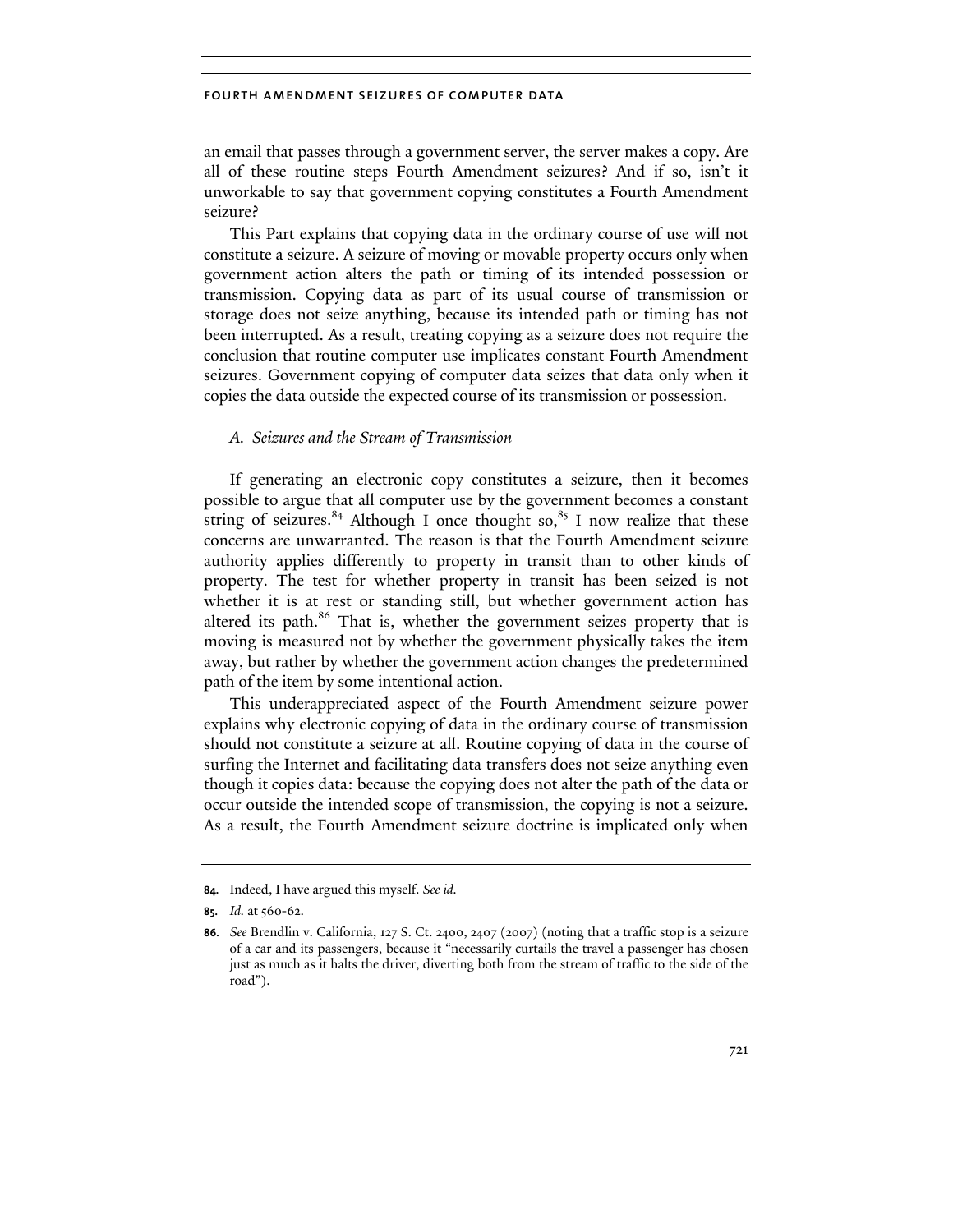the government copies a person's private data outside the intended scope of transmission or use.

## *B. Precedents from Postal Letters and Packages*

Precedents from postal letters and packages demonstrate how these principles apply in a physical setting. If a person sends a package through the postal mail, the postal service does not need a warrant to accept it. Giving the package to the government does not initiate a "seizure." To be sure, the package comes into the government's possession. In a colloquial sense, the government has taken control of it. But by accepting the package, the government is merely acting as the sender's agent: the government controls the package because it is part of the ordinary course of the business of delivering the package at the sender's request. At this stage, no seizure has occurred.<sup>87</sup> This remains true even as the package is shipped on to its destination, stopping and resuming its journey along the way as it passes through the Postal Service's network. No seizure has yet occurred, and the Fourth Amendment is not implicated.

Now assume that a government agent comes to believe that the package contains drugs, and he wants to grab the package and open it. The package becomes "seized" at the moment that its path is appreciably altered by the government action.<sup>88</sup> The moment this act occurs can be difficult to identify, but clearly a key variable is time: if a package is held up that would have moved on if it had been in the ordinary course of transmission, then a "seizure" has occurred. At that point, the courts ordinarily engage in an analysis of whether the seizure was constitutionally reasonable. If the police have good cause to get a warrant and proceed expeditiously to obtain one after seizing the package, the seizure will be deemed reasonable and the warrantless seizure will not violate

**<sup>87.</sup>** *See* United States v. England, 971 F.2d 419, 421 (9th Cir. 1992).

**<sup>88.</sup>** *See* 2 WAYNE R. LAFAVE ET AL., CRIMINAL PROCEDURE § 4.2(b) (3d ed. 2007) (noting that in the case of postal mail and packages, "[d]elaying a movable item in the course of transit will eventually cause a 'meaningful interference' with 'possessory interests,' triggering a seizure," and stating that "[t]he question appears to be whether a temporary detention caused identifiable delay in when the letter or package arrived").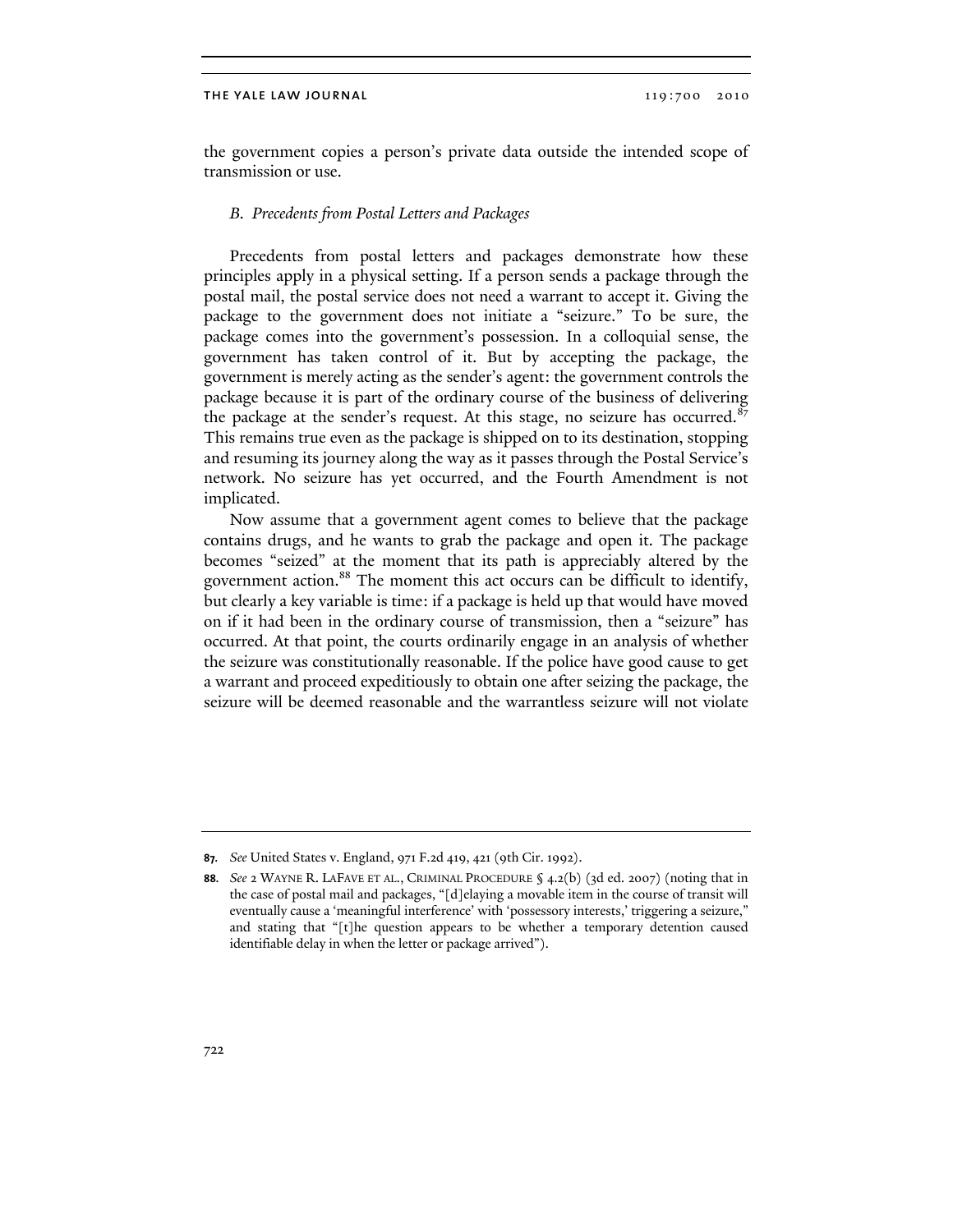the Fourth Amendment.<sup>89</sup> On the other hand, if the police lack probable cause or act too slowly, the seizure will be unconstitutional.<sup>90</sup>

# *C. Applying Course-of-Transmission Principles to Computers*

These same principles should apply to computer data. Copying that is incidental to transmission should not amount to a seizure of data, much like holding or moving a physical package incident to delivery does not "seize" it. Copying that is appreciably outside the intended and common path of data communication, however, should constitute a seizure of that data, much like it would for physical property. The exact moment that this occurs can be difficult to identify in some cases, but this is the same issue that arises in the context of physical seizures. The same concept can apply in the computer context without the need for substantial revision.

Applying this test may require establishing a factual record of how the data obtained is normally delivered or stored. In the case of a communication in transit, a record could be established showing how that sort of communication would normally be delivered. In the case of a stored file, a record could be established showing how and when the file would normally be accessed or retained. With that record in place, courts could then examine whether the government's act of copying the data altered the intended or natural path of that data in an appreciable way. Where it does so, the copying should be deemed a seizure that implicates the Fourth Amendment.

Although some cases will prove difficult, many important examples should be clear. If the government wiretaps an email account and generates copies of all of the emails incoming and outgoing from the account for law enforcement use, all of the communications are "seized" for Fourth Amendment purposes at the moment the copies are generated. The usual and expected path of transmission of email includes passage through mail servers across the Internet, but it does not include an effectively compulsory "bcc" to the government. Such copying is outside the usual and expected path of transmission. It therefore constitutes a seizure.

Similarly, a government request to an ISP to make a copy of a suspect's remotely stored files and to hold it while the government obtains a warrant

**<sup>89.</sup>** *See, e.g.*, United States v. Mayomi, 873 F.2d 1049, 1054 (7th Cir. 1989) (upholding a seizure over a weekend as reasonable when the police worked hard and had good reason for delay).

**<sup>90.</sup>** *See, e.g.*, United States v. Dass, 849 F.2d 414, 415 (9th Cir. 1988) (holding that a delay of a week was not reasonable when the police could have worked "more diligently" to determine if the package contained contraband).